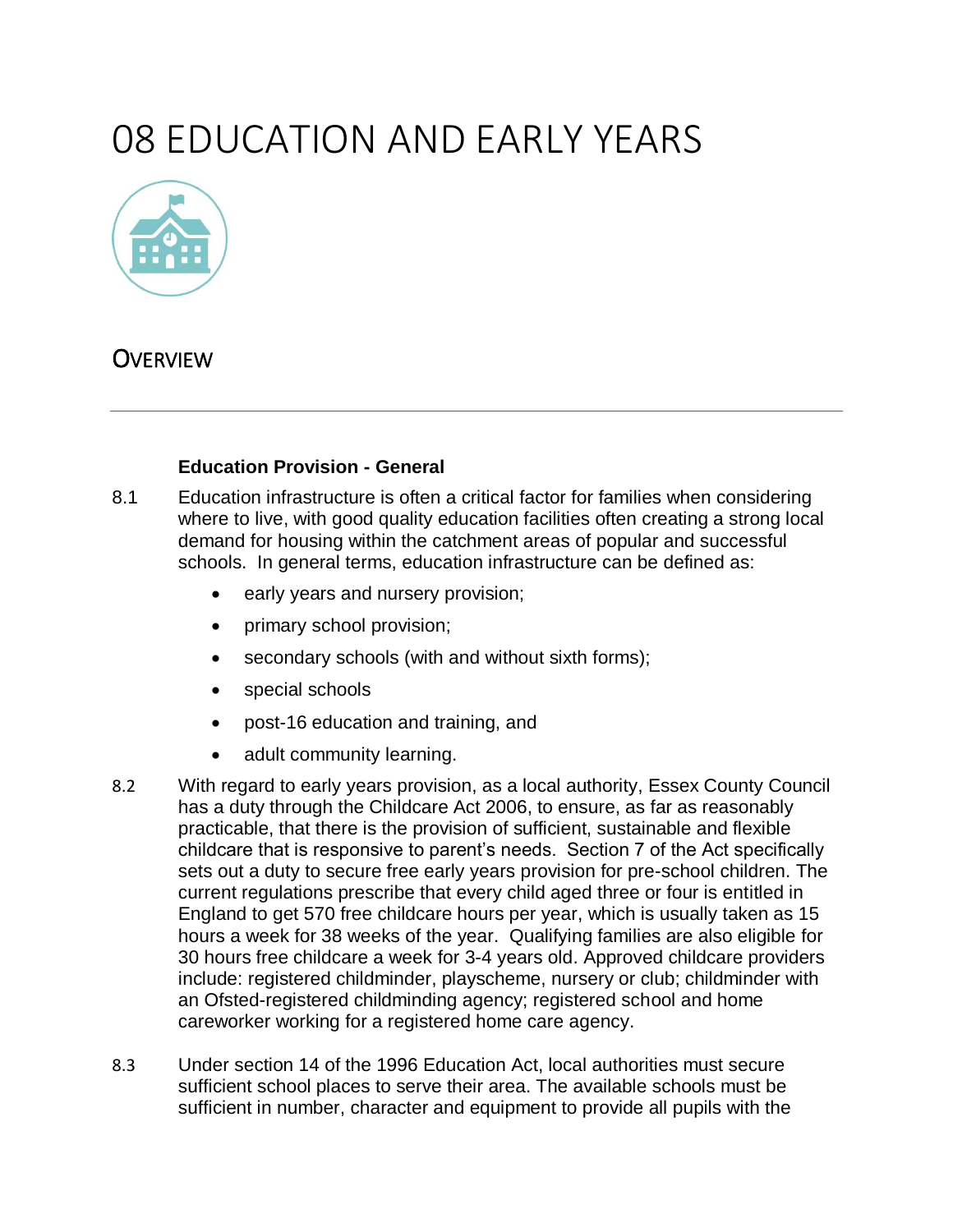opportunity of an appropriate education. Section 2 of the 2006 Education and Inspections Act further places Essex County Council, as the appropriate local authority, under a duty to secure diversity in the provision of schools and increase opportunities for parental choice. Subsequent legislation has encouraged the development of a more diverse range of education providers, particularly Academy Trusts and Free Schools.

- 8.4 It is recognised that the range and types of schools available in England can be confusing and has changed dramatically over recent years to include<sup>1</sup>:
	- **Community schools** controlled and run by the Local Education Authority (LEA), the LEA owns the land and buildings and determines admission arrangements;
	- **Foundation schools** funded by the LEA, but run by a school governing body. The governing body is the admissions authority and employs staff. The school land and buildings are generally owned by the governing body or a charitable foundation;
	- **Trust school** type of foundation school which forms a charitable trust with an outside partner – land is owned by the trust and run by a governing body;
	- **Voluntary aided school** usually religious or faith schools, which are supported by the LEA and supporting body – the governing body employs staff and decides admission arrangements. The land and buildings are normally owned by a charitable foundation and the governing body contributes to building and maintenance costs.
	- **Voluntary controlled school** similar to voluntary aided but funded soley by the LEA. The LEA is the admission authority and consults with the supporting body in drawing up admissions policy. The land and buildings are usually owned by a charitable foundation. The Local Education Authority employs the school staff and has responsibility for admissions
	- **Academies** state funded with power to direct their own curriculum. Academies are established by sponsors from business, faith or voluntary groups in partnership with the Department for Education working with the community. Together these fund the land and buildings with the Government covering the running costs. Academies can be flexible with their curriculum, term dates, and staffing to meet local needs and are the admissions authority.
	- **Free school** type of academy funded by government but not controlled by the LEA. Teachers, parents, existing schools, educational charities, universities, or community groups can set up free schools. The group must form a company and choose members and directors to run it.

 $\overline{a}$ 

<sup>1</sup> Types of schools descriptions summarised fro[m https://childlawadvice.org.uk/information-pages/types-of-school/](https://childlawadvice.org.uk/information-pages/types-of-school/)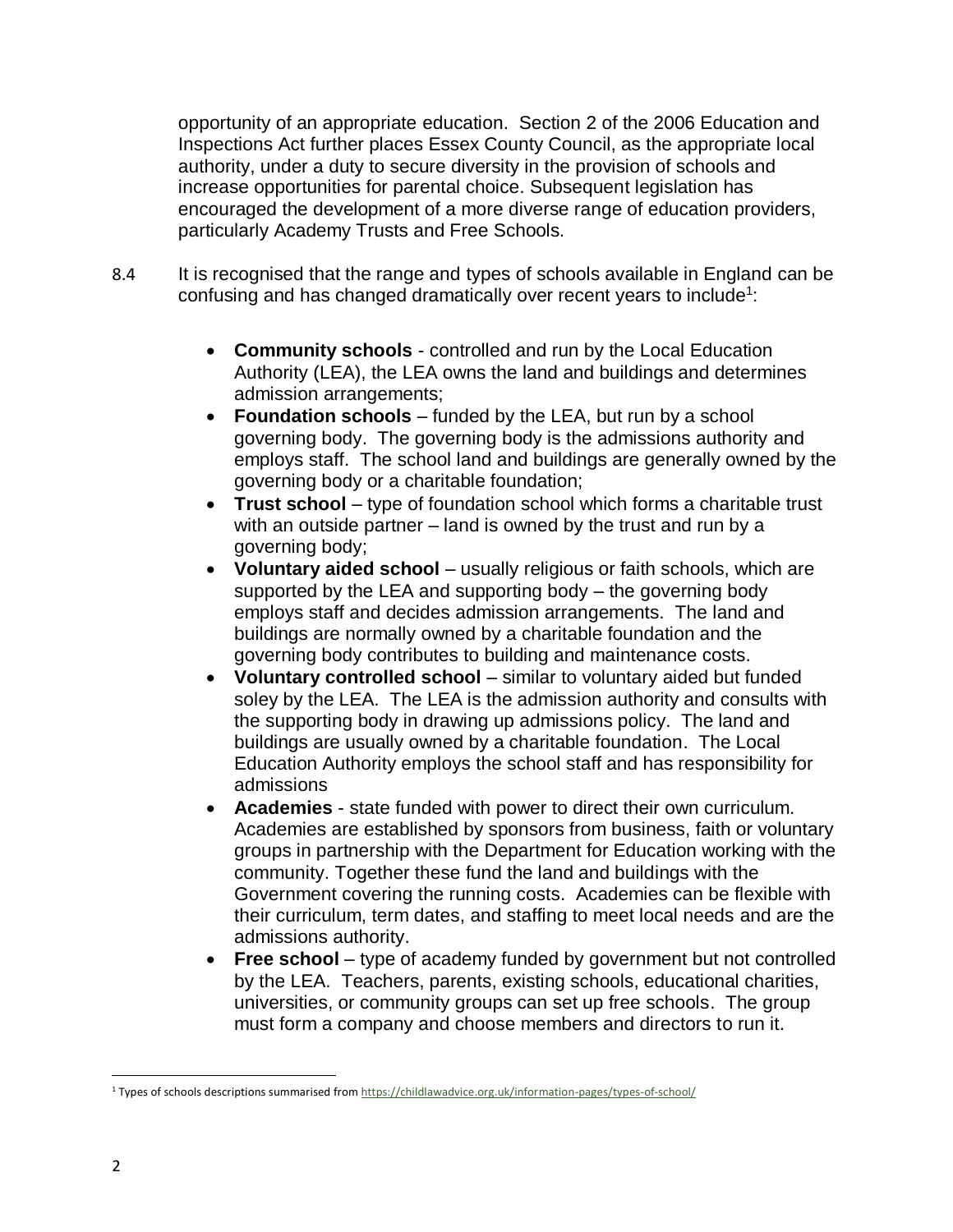- **Specialist school** follow the national curriculum and can focus upon can become a specialist school in areas such as technology, language, sports or arts.
- **Faith schools** religious led schools which are usually voluntary controlled and responsible for setting their own admission policies and teach religious education according to its religious precepts. Faith schools admit pupils on religious affiliation grounds but many admit those who are not of the school faith and voluntary aided faith schools have to comply with the school admissions code of practice.
- **Grammar schools**  similar to foundation schools but are permitted to select pupils by ability. They are funded by the Local Authority, but run by the governing body, which acts as admission authority.
- **Special education needs schools -** Local Authorities fund some special schools to meet the needs of pupils who have a Statement of Special Educational Needs or Education Health and Cre Plan are unable to attend a mainstream school due to their special educational needs. Many special schools are independent schools and are not funded by Local Authorities.
- **City technology colleges -** funded partly by the government and partly by independent organisations they offer a wide range of vocational qualifications alongside GCSEs and A-levels for pupils aged 11-18. The governing body will act as the admission authority and create its own admission policy. The schools tend to focus upon vocational qualifications alongside the national curriculum.
- **Independent schools -** may be described as private or public schools and are funded by the fees paid by the parents of pupils, contributions from supporting bodies and investments. They are not funded or run by central government or a Local Authority they set their own curriculum but all must be registered with the Department for Education and are regularly inspected by the [Independent Schools Inspectorate](http://www.isi.net/home/) to ensure that standards are maintained.
- 8.5 Brentwood has a wide range of schools, including independent schools. The main focus for Chapter 8 is however upon free to access non-independent schools.
- 8.6 For over 18 education and training provision, the Adult Community Learning Essex (ACL) organisation offers a range of learning opportunities for both individuals and businesses.
- 8.7 Demographic headlines schools The population of Brentwood Borough has steadily risen with an increase of 7.56% between 2001 and 2011 (*Census 2011*). Births in Brentwood are relatively stable, but the trend over time also shows an increase. Natural change in the composition of the population indicates that there will be a deficit of existing primary school places in the period 2012-2017 which is further exacerbated by new housing.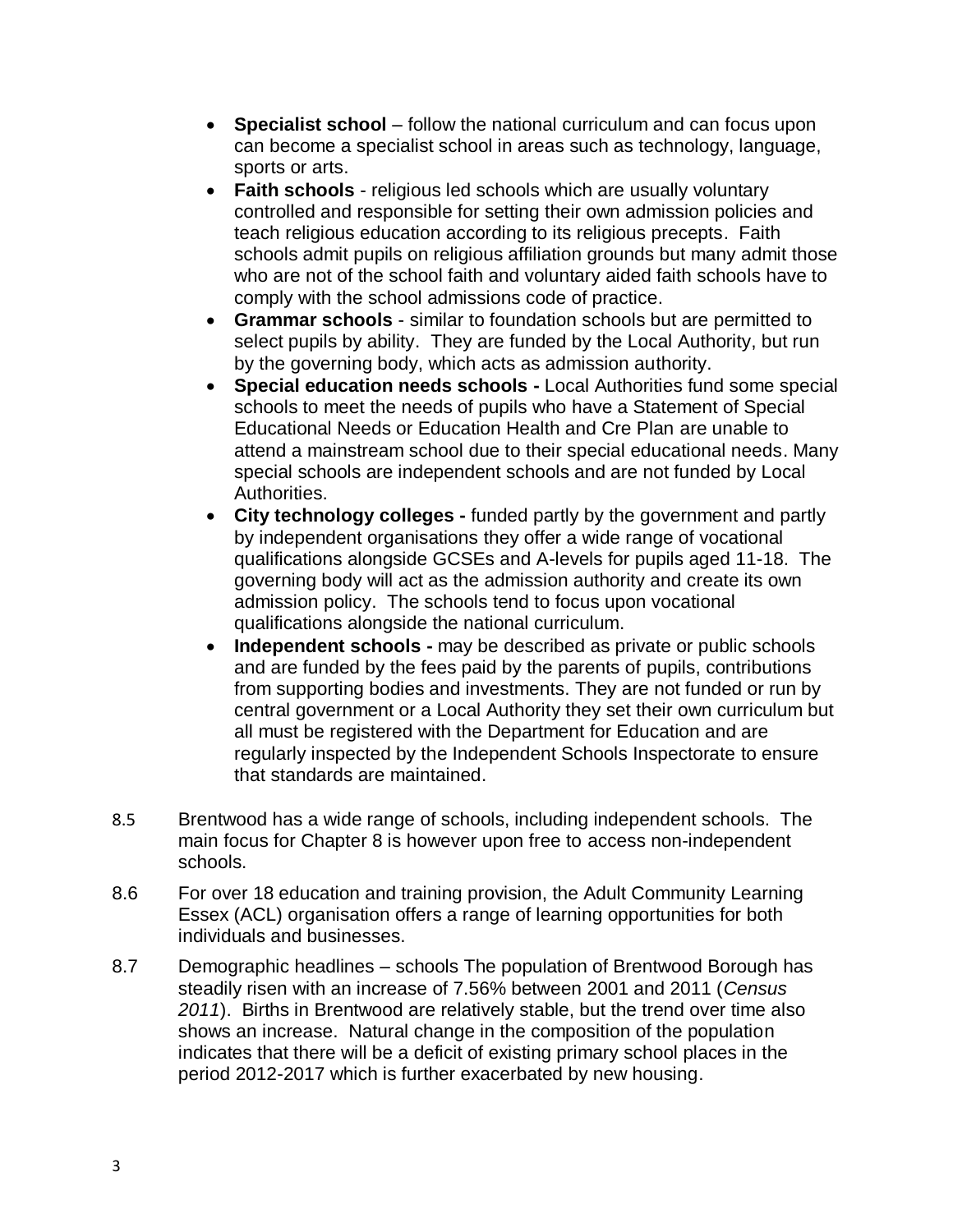# EXISTING INFRASTRUCTURE, GAPS AND PROGRAMMES

#### **Early Years and Childcare Provision**

- 8.8 The early years and childcare sector includes a wide range of provision which often means that the County Council acts as a facilitator to the childcare marketplace – working in partnership with the private, voluntary and charitable sectors to enable a wide range of childcare options to be available. Demand for early years and childcare provision is driven by the quality of provision, housing and also employment-led development, as people look to access care for preschool children within quick access of home or places of work.
- 8.9 Essex County Council (ECC) has a duty to ensure, as far as reasonably practicable that there is sufficient childcare across Essex to meet the needs of parents. This is called childcare sufficiency, with ECC required to publish a 'Childcare Sufficiency Assessment' every three years to give a portrait of the local supply and demand for childcare. Within ECC, a multi-agency County Childcare Sufficiency Strategy Group meets frequently across the academic year to consider new information and issues affecting childcare sufficiency. The group looks at childcare occupancy data (which is collected each term), any local parental consultation data, information on proposed housing developments and local knowledge of the childcare settings within the authority, to produce Local Childcare Sufficiency Action Plans targeted at addressing matters arising.
- 8.10 The Summer 2016 sufficiency data is detailed in Figure 8.1 for the Brentwood Borough<sup>2</sup>. From this figure it can be noted that the largest single category of childcare provision is from childminders at 51 settings or 38% of the overall provision. Pre-schools make up the second largest grouping at 28 settings or 21% of the overall provision. The Warley Ward has the largest number of total early years settings (14 in total), with Brentwood North and Hutton North Wards each with 12 settings. Hutton South has the lowest level of settings at 4 locations.

 $\overline{a}$  $<sup>2</sup>$  The childcare sufficiency map is updated annually and last updated using data from 2017. This section of the IDP will be updated shortly from</sup> the 2016 base data. https://www.essex.gov.uk/Education-Schools/Early-Years-Childcare/Find-a-provider/Pages/Childcare-sufficiency-map.aspx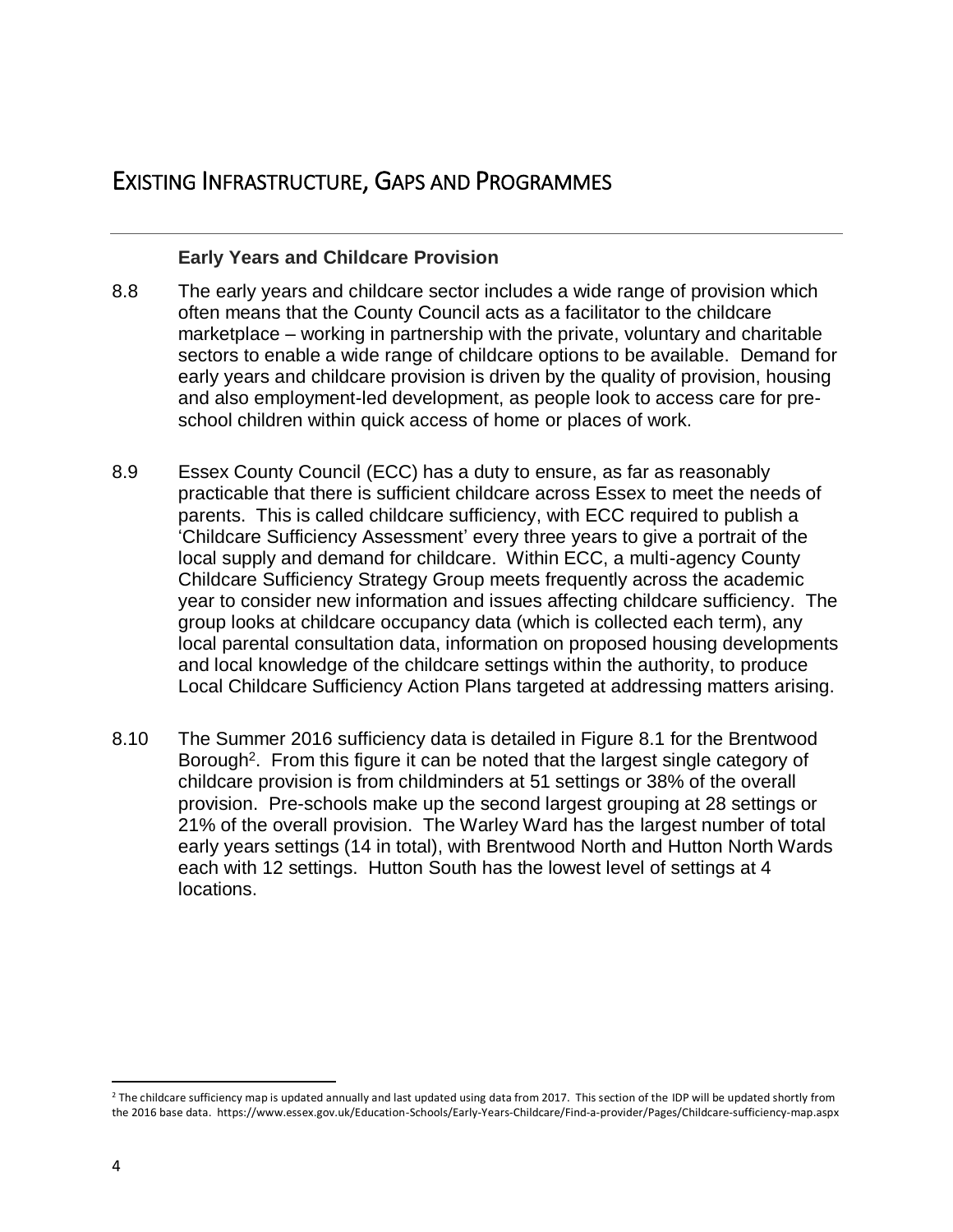| Wards                                                | Childminder     | Holiday<br>Club | <b>Breakfast</b><br>Club | After<br>School<br>Club | Primary<br>School<br>Nursery | Pre-<br>school | Day<br>Nursery | Independent<br><b>Nursery</b> | Total                |
|------------------------------------------------------|-----------------|-----------------|--------------------------|-------------------------|------------------------------|----------------|----------------|-------------------------------|----------------------|
| <b>Tipps Cross</b>                                   |                 | $\mathbf{1}$    | 1                        | 1                       | 1                            | $\overline{2}$ |                |                               | $6\phantom{1}$       |
| <b>Brizes and</b><br>Doddinghurst                    | $\overline{4}$  |                 | 1                        | $\overline{3}$          |                              | $\overline{2}$ | $\mathbf{1}$   |                               | 11                   |
| Ingatestone,<br><b>Fryerning and</b><br>Mountnessing | $\overline{4}$  |                 | 1                        | $\mathbf{1}$            |                              | $\mathbf{1}$   | $\overline{2}$ |                               | $\overline{9}$       |
| <b>Pilgrims Hatch</b>                                | $\overline{2}$  | $\mathbf{1}$    |                          |                         |                              | $\overline{2}$ | $\mathbf{1}$   |                               | 6                    |
| <b>South Weald</b>                                   | 6               |                 |                          |                         |                              | $\mathbf{1}$   |                |                               | $\overline{7}$       |
| <b>Brentwood North</b>                               | 6               | $\mathbf{1}$    | $\mathbf{1}$             | $\mathbf{1}$            |                              | $\mathbf{1}$   | $\overline{2}$ |                               | 12                   |
| Shenfield                                            | $\overline{3}$  |                 | $\mathbf 1$              | $\overline{2}$          |                              | $\overline{2}$ | $\overline{2}$ |                               | 10                   |
| <b>Hutton North</b>                                  | $\overline{3}$  |                 | $\overline{2}$           | $\overline{3}$          |                              | $\overline{3}$ | $\mathbf{1}$   |                               | $\overline{12}$      |
| <b>Hutton South</b>                                  | $\overline{2}$  |                 |                          |                         |                              | $\mathbf{1}$   |                | $\mathbf{1}$                  | $\overline{4}$       |
| <b>Hutton Central</b>                                | $\overline{4}$  |                 | $\overline{2}$           | $\overline{2}$          |                              | $\overline{3}$ |                |                               | $\overline{11}$      |
| <b>Hutton East</b>                                   | $\overline{3}$  | $\mathbf{1}$    |                          |                         |                              |                | $\overline{2}$ | $\mathbf{1}$                  | $\overline{7}$       |
| <b>Brentwood West</b>                                | $\overline{7}$  |                 | $\mathbf 1$              |                         |                              | $\mathbf{1}$   | $\overline{1}$ |                               | 10                   |
| <b>Brentwood South</b>                               | $\overline{2}$  | $\overline{3}$  |                          |                         |                              | $\overline{3}$ | $\mathbf{1}$   |                               | $\overline{9}$       |
| Herongate, Ingrave<br>and West Horndon               | 1               |                 | $\overline{2}$           | $\overline{2}$          |                              | $\overline{2}$ |                |                               | $\overline{7}$       |
| Warley                                               | $\overline{4}$  |                 | $\mathbf{1}$             | $\mathbf{1}$            |                              | $\overline{4}$ | $\overline{2}$ | $\overline{2}$                | 14                   |
| <b>Total Number of</b><br>Settings                   | $\overline{51}$ | $\overline{7}$  | 13                       | 16                      | $\mathbf{1}$                 | 28             | 15             | $\overline{4}$                | 135                  |
| % of Total Settings                                  | 38%             | 5%              | 10%                      | 12%                     | 1%                           | 21%            | 11%            | 3%                            | 101<br>$\frac{0}{0}$ |

# **Figure 8.1: Early Years Provision (2016 Base Data)**

# 8.11 Ward level information from 2016 on potential early years and nursery capacity issues is detailed below in Figure 8.2. It indicates potential challenges to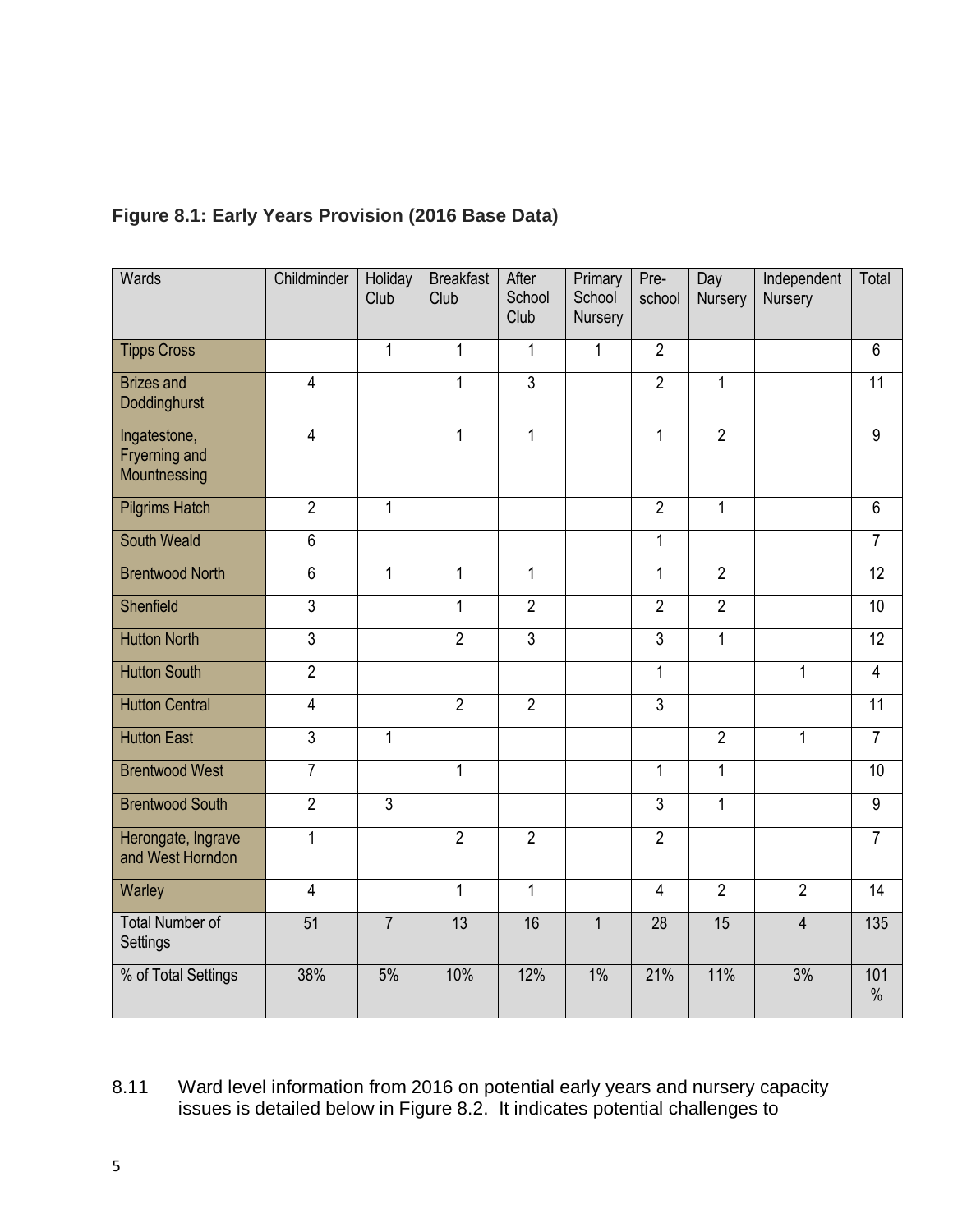provision in Brentwood North, Brentwood South, Brizes and Doddinghurst, Herongate, Ingrave and West Horndon, and Ingatestone, Fryerning and Mountnessing, Pilgrims Hatch, Shenfield, South Wealth and Tipps Cross wards.

| <b>Ward Name</b>                           | <b>Number of</b><br>available 2<br><b>YO funded</b><br>places | <b>Number of</b><br>available 3<br><b>YO funded</b><br>places | <b>Over 80%</b><br>Capacity * | <b>Current Childcare Sufficiency</b><br><b>Issues</b>                                                                                       |
|--------------------------------------------|---------------------------------------------------------------|---------------------------------------------------------------|-------------------------------|---------------------------------------------------------------------------------------------------------------------------------------------|
| <b>Brentwood North</b>                     | 0                                                             | 4                                                             | $\overline{2}$                | There are very few funded places<br>available- which will cause particular<br>issues with any further developments<br>or the 30 hour offer. |
| <b>Brentwood South</b>                     | 5                                                             | 13                                                            | $\overline{2}$                | Limited number of 2 YO funded<br>places.                                                                                                    |
| <b>Brentwood West</b>                      | 0                                                             | $\overline{6}$                                                | $\mathbf 0$                   | Even though the data depicts that<br>none are over 80%, there is clearly a<br>need due to the limited 2 and 3-4 YO<br>funded places         |
| <b>Brizes and Doddinghurst</b>             | $\overline{2}$                                                | $\mathbf{0}$                                                  | $\overline{2}$                | There are very few funded places<br>available- which will cause particular<br>issues with any further developments<br>or the 30 hour offer. |
| Herongate, Ingrave and West<br>Horndon     | $\mathbf{0}$                                                  | 9                                                             | $\overline{2}$                | No full day care available                                                                                                                  |
| <b>Hutton Central</b>                      | $\overline{\mathbf{4}}$                                       | 6                                                             | $\mathbf 0$                   | Limited amount of settings returned<br>forms, however limited full day care<br>opportunities within this ward.                              |
| <b>Hutton East</b>                         | $\mathbf{0}$                                                  | 12                                                            | 1                             | No available 2 YO funded places.                                                                                                            |
| <b>Hutton North</b>                        | 0                                                             | 28                                                            | 3                             | The majority of 3-4 year old funded<br>vacancies are all in one setting.                                                                    |
| <b>Hutton South</b>                        | 0                                                             | $\overline{2}$                                                | 1                             | The majority of 3-4 year old funded<br>vacancies are all in one setting.                                                                    |
| Ingatestone, Fryerning and<br>Mountnessing | $\overline{2}$                                                | 6                                                             | 1                             | There are very few funded places<br>available- which will cause particular<br>issues with any further developments<br>or the 30 hour offer. |
| Pilgrims Hatch                             | 0                                                             | 6                                                             | 1                             | There are very few funded places<br>available- which will cause particular                                                                  |

**Figure 8.2 Review of Early Years – Potential Capacity Issues**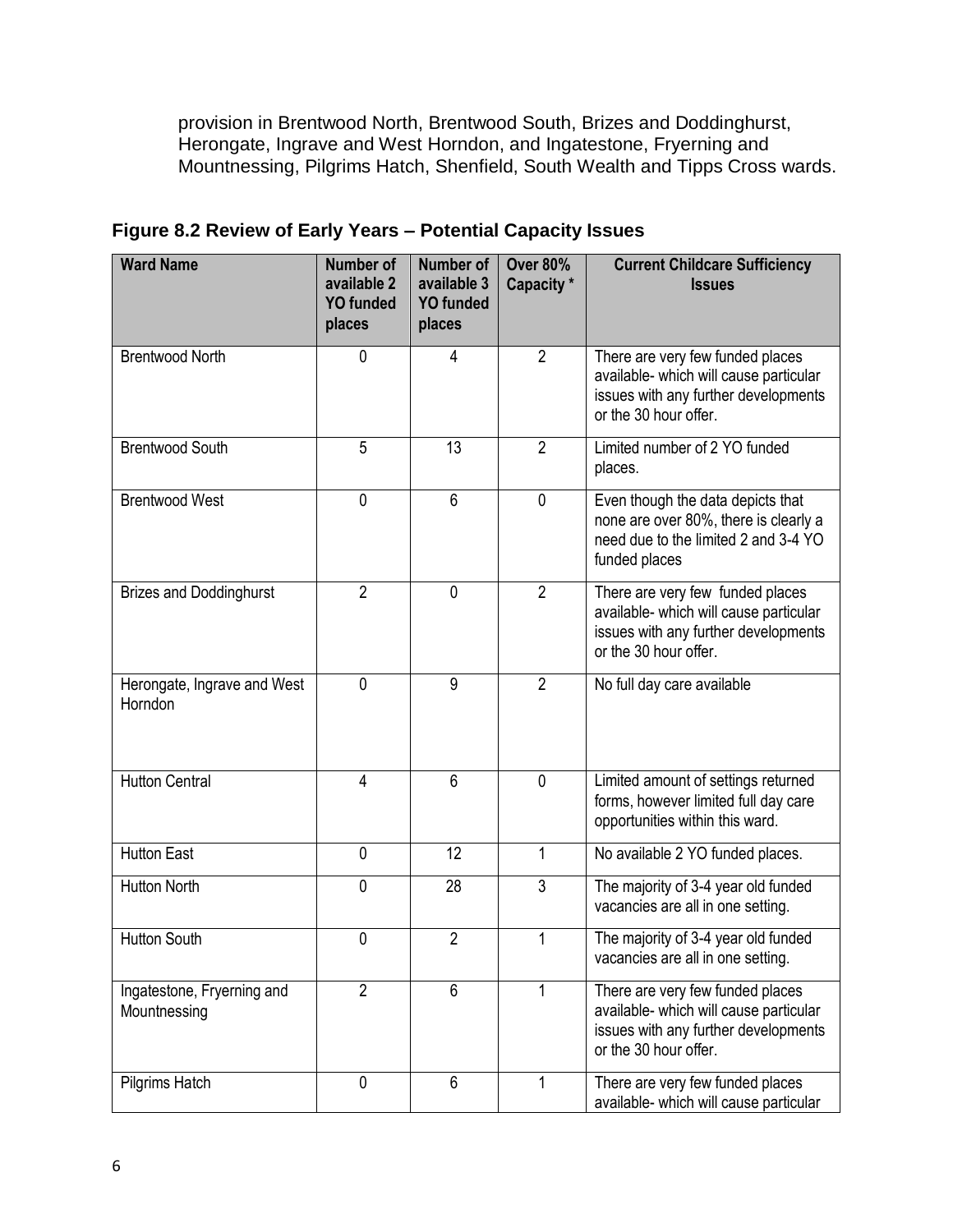| <b>Ward Name</b>   | <b>Number of</b><br>available 2<br><b>YO funded</b><br>places | Number of<br>available 3<br><b>YO</b> funded<br>places | <b>Over 80%</b><br>Capacity * | <b>Current Childcare Sufficiency</b><br><b>Issues</b>                                                                                       |
|--------------------|---------------------------------------------------------------|--------------------------------------------------------|-------------------------------|---------------------------------------------------------------------------------------------------------------------------------------------|
|                    |                                                               |                                                        |                               | issues with any further developments<br>or the 30 hour offer.                                                                               |
| Shenfield          | $\Omega$                                                      | 0                                                      |                               | Lack of current information on<br>capacity - cautionary approach taken.                                                                     |
| South Weald        | 3                                                             | 5                                                      | 0                             | There are very few funded places<br>available- which will cause particular<br>issues with any further developments<br>or the 30 hour offer. |
| <b>Tipps Cross</b> | 6                                                             | 7                                                      |                               | There are very few funded places<br>available- which will cause particular<br>issues with any further developments<br>or the 30 hour offer. |
| Warley             | 10                                                            | 17                                                     | 3                             | No major issues identified at this<br>stage.                                                                                                |

## **Primary School Capacity – Published Data**

- 8.12 In the 2016/17 academic year, there were 5,771 pupils at Essex Local Authority primary and nursery schools (including academies). This equates to about 4.85% of the total primary and nursery pupil numbers in Essex schools  $(118,915).<sup>3</sup>$
- 8.13 With the introduction of greater autonomy and range in the provision of education and the increasing number of academies, the role and responsibilities of local education authorities has changed. The County Council acts as a commissioner rather than a provider of new schools. It has the duty to set out the requirements for any new school needed to serve a new community in order that potential providers may express their interest in providing that school. Where a Section 106 agreement provides the land and funding for a new school, the County Council will usually procure the school building and then transfer the new building for the successful provider to occupy.
- 8.14 Regardless of whether schools have Academy status, are Free Schools, or are maintained schools, the County Council remains the responsible authority for ensuring that there are sufficient school places available within the county to meet the educational needs of its school age (5-19 years) population. This means that the County Council remains the appropriate authority to assess the

 $\overline{\phantom{a}}$ <sup>3</sup> Source: Essex County Council: Commissioning School Places in Essex 2017-2022.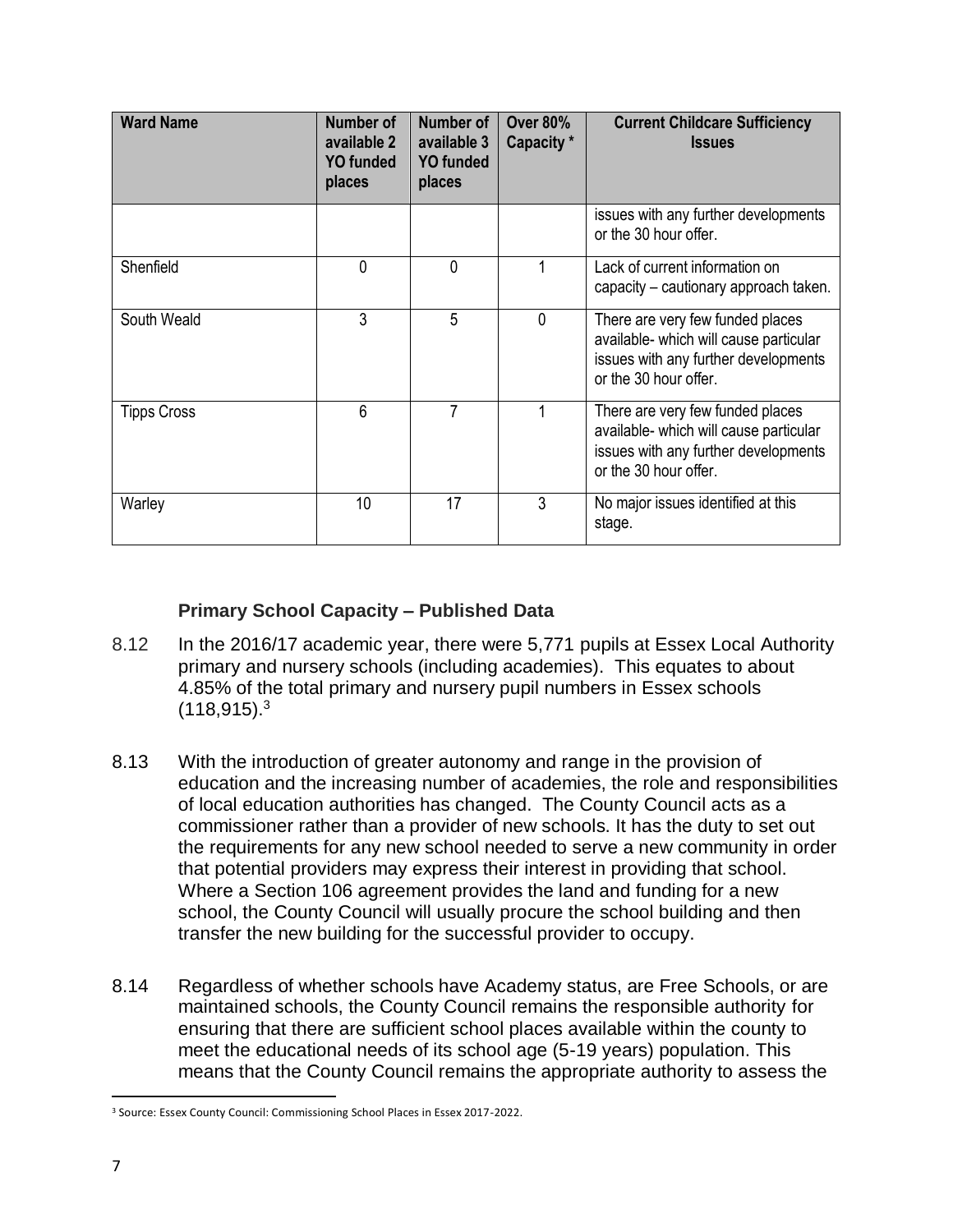requirements for school place provision for any new housing developments; be a signatory to any S106 agreement and receive the appropriate contributions.

- 8.15 Essex County Council publish data on the current and forecast capacity of existing primary schools in Essex in the publication 'Commissioning School Places in Essex' (latest edition 2017-2022 at the time of drafting). The LEA also publishes a rolling 10-year plan ('Meeting the demand for school places in Essex 10-Year Plan') which takes into account the new forecasts, the capital budget setting cycle, and potential options and solutions that have been identified since the previous version.
- 8.16 The schools are grouped under broad planning group areas within the publications which are set by the LEA to consider strategic school place planning across various spatial areas. Published figures for 2016/17 indicate a surplus of primary school places within Brentwood Planning Group area (157 places); surplus within Ingatestone / Mountnessing Planning Group area (26 places); surplus within Doddinghurst / Kelvedon Hatch Planning Group area (70 places) and a deficit of 8 places within Not Group / Other planning area (west Horndon) **<sup>4</sup>** .
- 8.17 However, when you take into consideration demographic modelling and an uplift for new developments (generally planning permissions), and forecast through to 2021/22 the published figures are quite different and detailed below in Figure 8.2. It can be noted that by 2021/22 there is a forecast deficit in school places within the Brentwood Town (Group 1) and Other / Not Grouped (Group 4 – West Horndon) areas.

| <b>Primary School</b>           | <b>Net School</b><br><b>Future</b><br>Capacity<br>(2017/18) | <b>Forecast Surplus / Deficit</b><br>(including housing adjustment for<br>planning permissions) (2021/22) |
|---------------------------------|-------------------------------------------------------------|-----------------------------------------------------------------------------------------------------------|
| <b>BRENTWOOD TOWN (Group 1)</b> | 4855                                                        | $-39$                                                                                                     |

# **Figure 8.2: Primary Schools - Planning Group Data**

Grouped Schools: Bentley St Paul's Church of England (Voluntary Aided) Primary School, Hogarth Primary School, Holly Trees Primary School, Hutton All Saints' Church of England Primary School, Ingrave Johnstone Church of England (Voluntary Aided) Primary School, Larchwood Primary School, Long Ridings Primary School, St Helen's Catholic Junior School Academy, St Helen's Catholic Infant School, St Joseph the Worker Catholic Primary School, St Mary's Church of England (Voluntary Aided) Primary School, Shenfield, St Peter's Church of England (Voluntary Aided) Primary School, South Weald, St Thomas of Canterbury Church of England (Aided) Infant School, Brentwood, St

 $\overline{a}$ <sup>4</sup> Two of the schools within Brentwood Town Group 1 (Larchwood Primary and Hogarth Primary) listed in Figure 8.2 have been subject to recent investment to increase the level of pupil spaces and improve school facilities.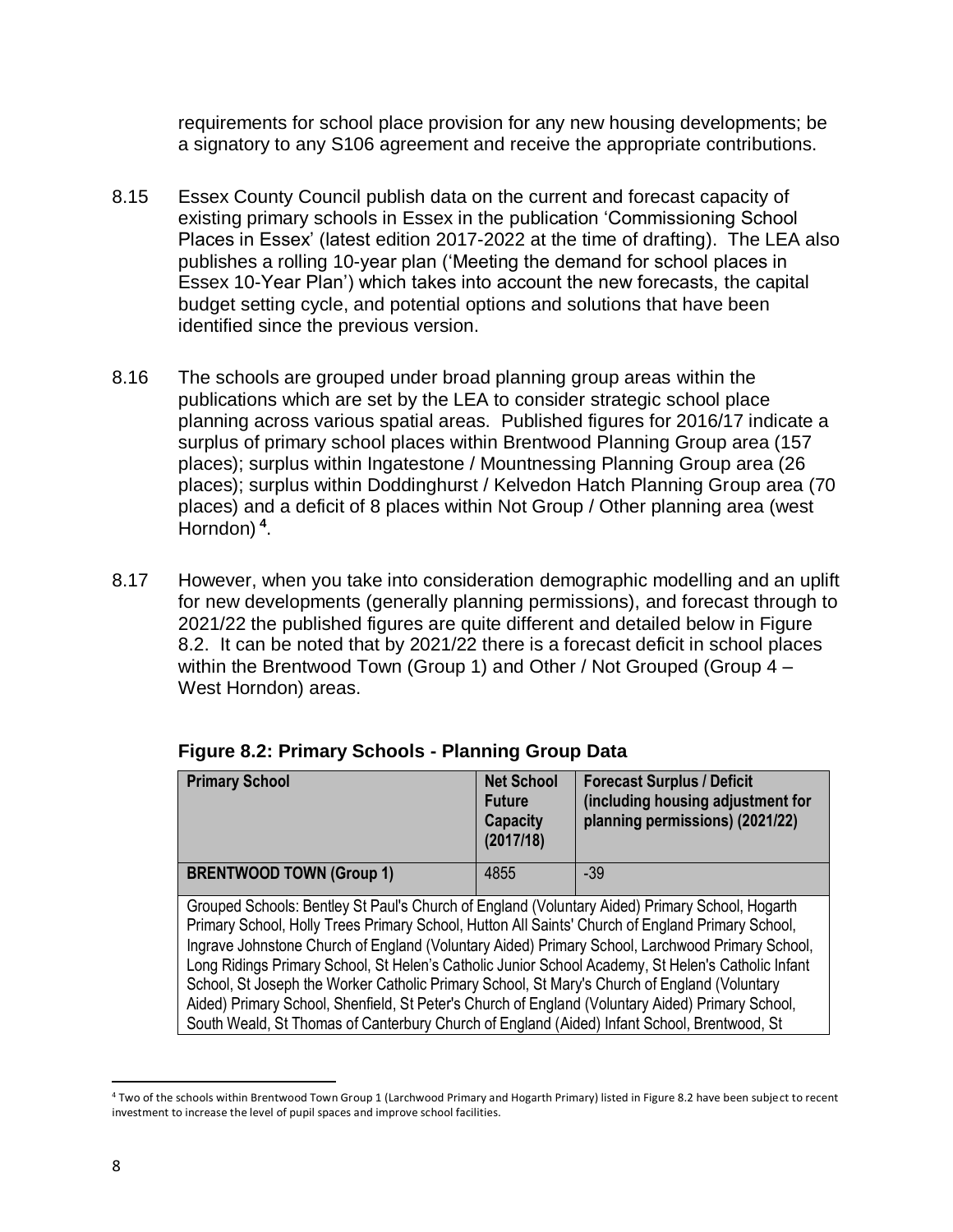| <b>Primary School</b>                                                                                                                                                                                   | <b>Net School</b><br><b>Future</b><br>Capacity<br>(2017/18) | <b>Forecast Surplus / Deficit</b><br>(including housing adjustment for<br>planning permissions) (2021/22) |
|---------------------------------------------------------------------------------------------------------------------------------------------------------------------------------------------------------|-------------------------------------------------------------|-----------------------------------------------------------------------------------------------------------|
| Thomas of Canterbury Church of England (Aided) Junior School, Brentwood, Warley Primary School<br>and Willowbrook Primary School.                                                                       |                                                             |                                                                                                           |
| <b>INGATESTONE / MOUNTNESSING (Group</b><br>2)                                                                                                                                                          | 432                                                         | 18                                                                                                        |
| Grouped Schools: Ingatestone and Fryerning Church of England (Voluntary Aided) Junior School,<br>Ingatestone Infant School and Mountnessing Church of England (Voluntary Controlled) Primary<br>School. |                                                             |                                                                                                           |
| <b>DODDINGHURST / KELVEDON HATCH</b><br>(Group 3)                                                                                                                                                       | 810                                                         | 24                                                                                                        |
| Grouped Schools: Blackmore Primary School, Doddinghurst Church of England (Voluntary Controlled)<br>Junior School, Doddinghurst Infant School and Kelvedon Hatch Community Primary School.              |                                                             |                                                                                                           |
| <b>OTHER / NOT GROUPED (Group 4)</b>                                                                                                                                                                    | 125                                                         | $-21$                                                                                                     |
| Grouped School: West Horndon Primary School                                                                                                                                                             |                                                             |                                                                                                           |
| <b>GRAND TOTALS</b>                                                                                                                                                                                     | 6222                                                        | $-18$                                                                                                     |

- 8.18 It is generally accepted that education provision in an area should not operate at 100% of its capacity, as it is important to retain some level of surplus places. The National Audit Office report 'Capital Funding for New School Places' (2013) refers to a minimum 5% surplus that the Department for Education assumes in its planning as necessary to support operational flexibility (mid-year admissions) and facilitate parental choice. A deficiency may thus be deemed to exist without the certainty of every local place being filled.
- 8.19 In order to address some of the immediate primary school pressures within the Brentwood Town Group 1 area, the LEA is seeking to expand Warley Primary School by 1 form entry (1fe) with a scheduled opening in 2019. Within the Group 4 area, West Horndon Primary School is also to be expanded by half a form entry (0.5fe) to accommodate current pressures.

**Secondary School Capacity – Published Data**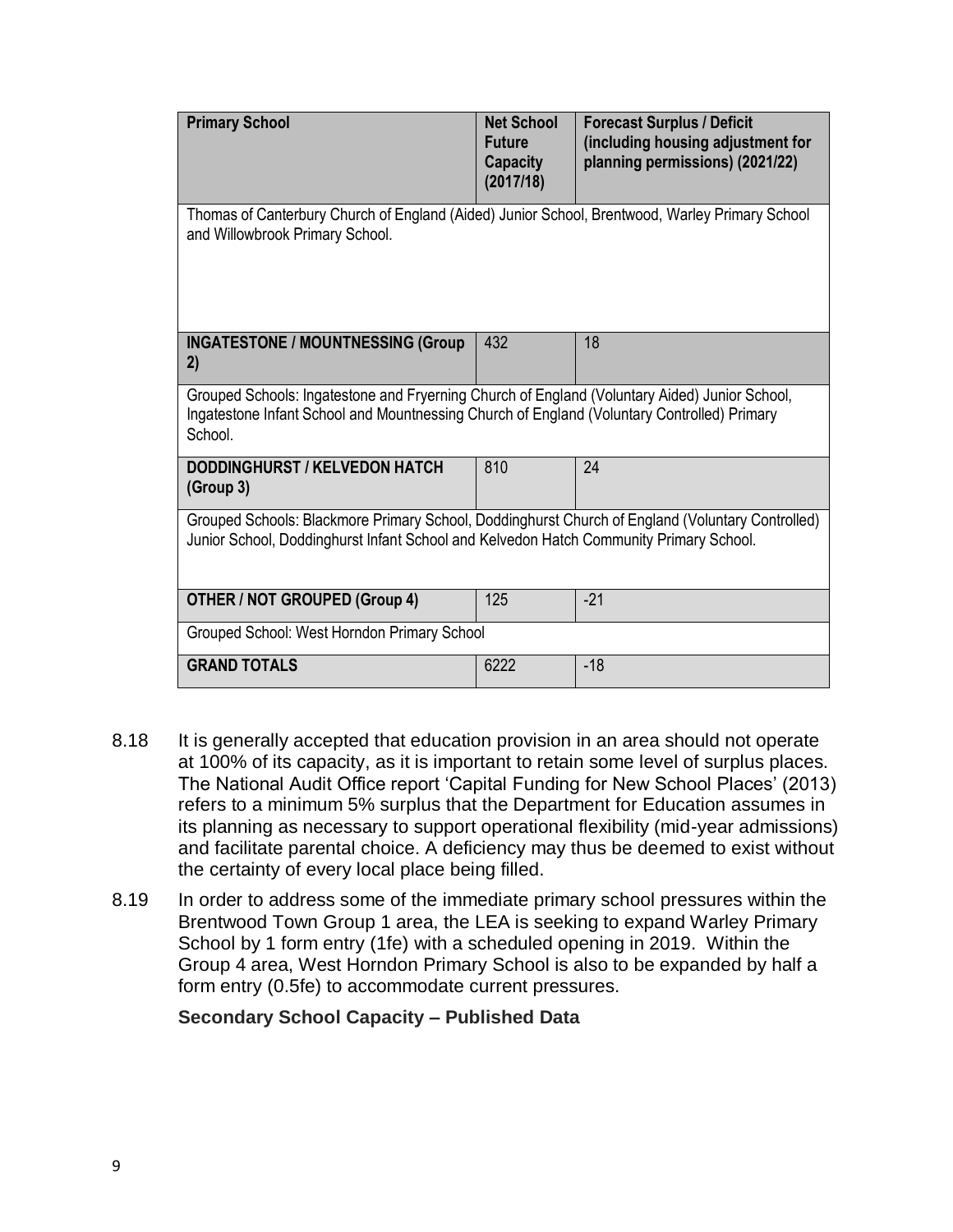- 8.20 In the 2016/17 academic year there were 7,261 pupils at secondary schools in Brentwood Borough. This equates to about 8.58% of the total secondary pupil numbers in Essex schools (84,672 pupils).<sup>5</sup>
- 8.21 There are two planning group areas for secondary schools within Brentwood and the total published figure covering both areas for 2016/17 indicates a surplus of 921 places, driven in part by the development of a new free school (Becket Keys Church of England) which opened in 2012.<sup>6</sup>
- 8.22 Along similar lines to the primary school data, Figure 8.3 below indicates net school capacity (2017/18) and forecast surplus / deficit in pupil places (including an adjustment for planning permissions) to 2021/22 for secondary school grouped areas. It indicates a net surplus of 385 pupil places across the combined planning group areas, but with potential deficit in places at the Anglo European School.

| <b>Secondary School</b>                     | <b>Net School</b><br><b>Future Capacity</b><br>(2017/18) | <b>Forecast Surplus / Deficit (including</b><br>housing adjustment for planning<br>permissions) (2021/22)                                                                          |  |  |  |  |  |
|---------------------------------------------|----------------------------------------------------------|------------------------------------------------------------------------------------------------------------------------------------------------------------------------------------|--|--|--|--|--|
| <b>BRENTWOOD TOWN</b><br>(Planning Group 1) | 6844                                                     | 425                                                                                                                                                                                |  |  |  |  |  |
|                                             |                                                          | Grouped Schools: Becket Keys Church of England Free School, Brentwood County High School,<br>Brentwood Ursuline Convent High School, Shenfield High School and St Martin's School. |  |  |  |  |  |
| <b>OTHER / NOT GROUPED</b>                  | 1338                                                     | $-40$                                                                                                                                                                              |  |  |  |  |  |
| Anglo European School                       |                                                          |                                                                                                                                                                                    |  |  |  |  |  |
| <b>GRAND TOTALS</b>                         | 8182                                                     | $+385$                                                                                                                                                                             |  |  |  |  |  |

# **Figure 8.3: Secondary Schools - Planning Group Data**

- 8.23 It should be noted that the figures published in Figures 8.2 and 8.3 are dated with new forecasts expected in Autumn 2018.
- 8.24 There are no immediate plans for major expansion of secondary school provision within the Brentwood Borough based upon current need.

# **Special Education Needs**

8.25 There are two special schools within Brentwood Borough – the Endeavour School and the Grove House School. Each school has a small pupil intake (118 pupils at the Endeavour School and 105 pupils at The Grove House School). It is understood that there are physical capacity constraints at the Endeavor

 $\overline{a}$ <sup>5</sup> Source: Essex County Council: Commissioning School Places in Essex 2017-2022.

<sup>6</sup> Source: Essex County Council: Commissioning School Places in Essex 2017-2022.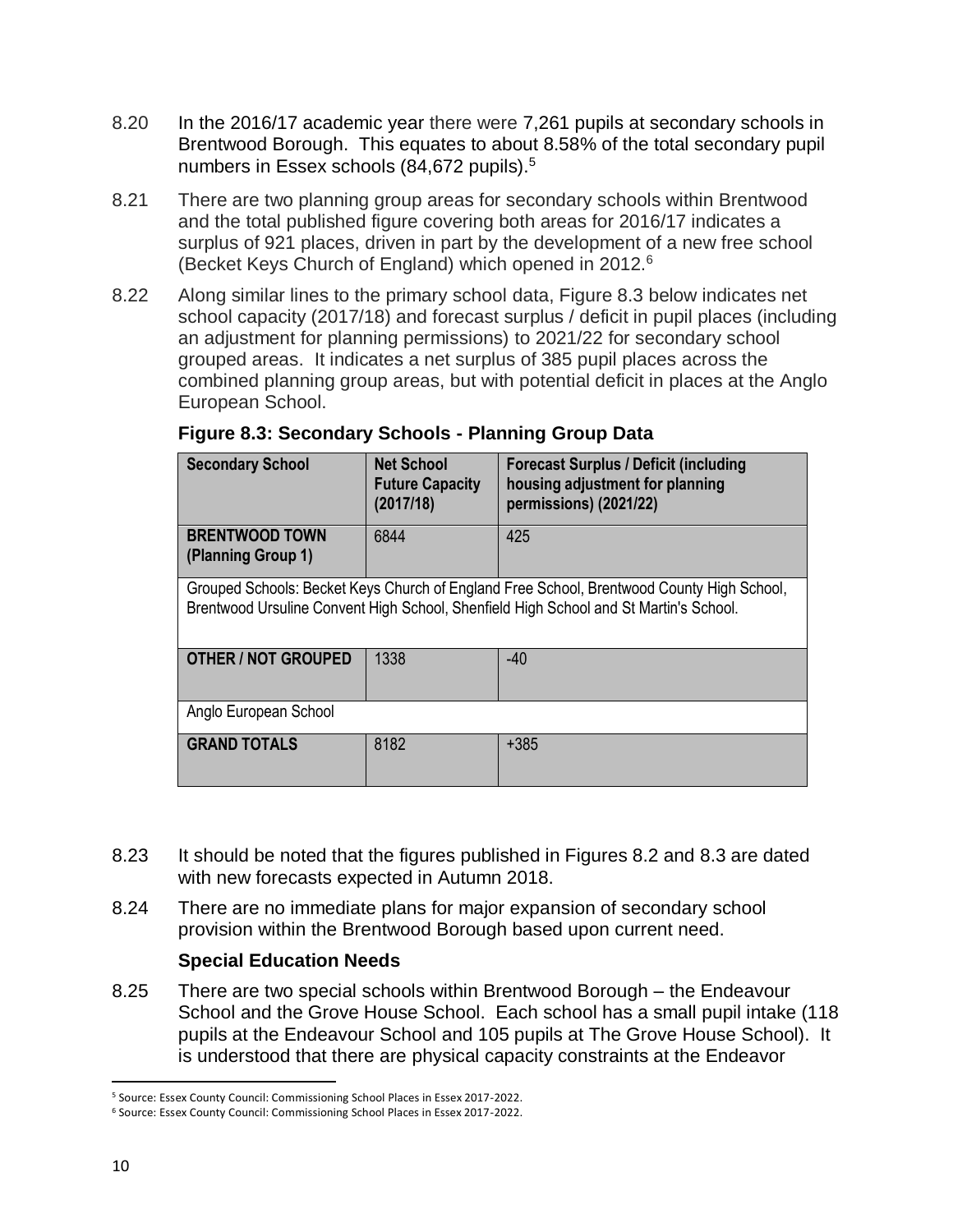School which limits options for the school to extend into a sixth form offer to support existing pupils looking to continue their education and provide a facility for pupils moving from other Brentwood schools.

8.26 The Endeavor School has identified a gap in the provision of sixth form facilities and continued learning opportunities for students attending the school and pupils requiring specialist education services from other schools. It is recognised within the sector that there is a high educational drop-out rate of pupils originally from specialist schools who attend post-16 education facilities outside the specialist school network or embark on apprenticeships or work orientated training courses. It is envisaged that this new facility would accommodate space for about 60 post-16 pupils.

# **Post 16 Education and Training and Adult Community Learning**

8.27 Adult Community Learning (ACL) Essex, run a wide range of daytime and adult learning courses including, arts and crafts, English and maths, English for Speakers of Other Languages (ESOL), general interest courses and languages. The Brentwood learning venue is based at Bishops Hill, Hutton.

# IMPLICATIONS OF GROWTH

8.28 The development site information used to underpin the findings in this section is further detailed in Chapter 2 of the IDP.

# **Early Years and Childcare Provision**

- 8.29 An analysis has been undertaken of the potential implications of new development on child yield for early years and nursery provision. This assessment uses the following formulas:
	- formula 1 (residential schemes): estimated site dwelling capacity x child yield per qualifying dwelling type, and
	- formula 2: (employment schemes): site size x ratio of floorspace by employment type x employment density per employment type x child places per 100 employees.

For residential developments, the child yield from qualifying houses is nine children per one hundred homes (0.09 per dwelling) with half this number expected from qualifying flats i.e. 0.045 per dwelling. These figures are derived from The Essex County Council Developers' Guide to Infrastructure Contributions (Revised Edition 2016).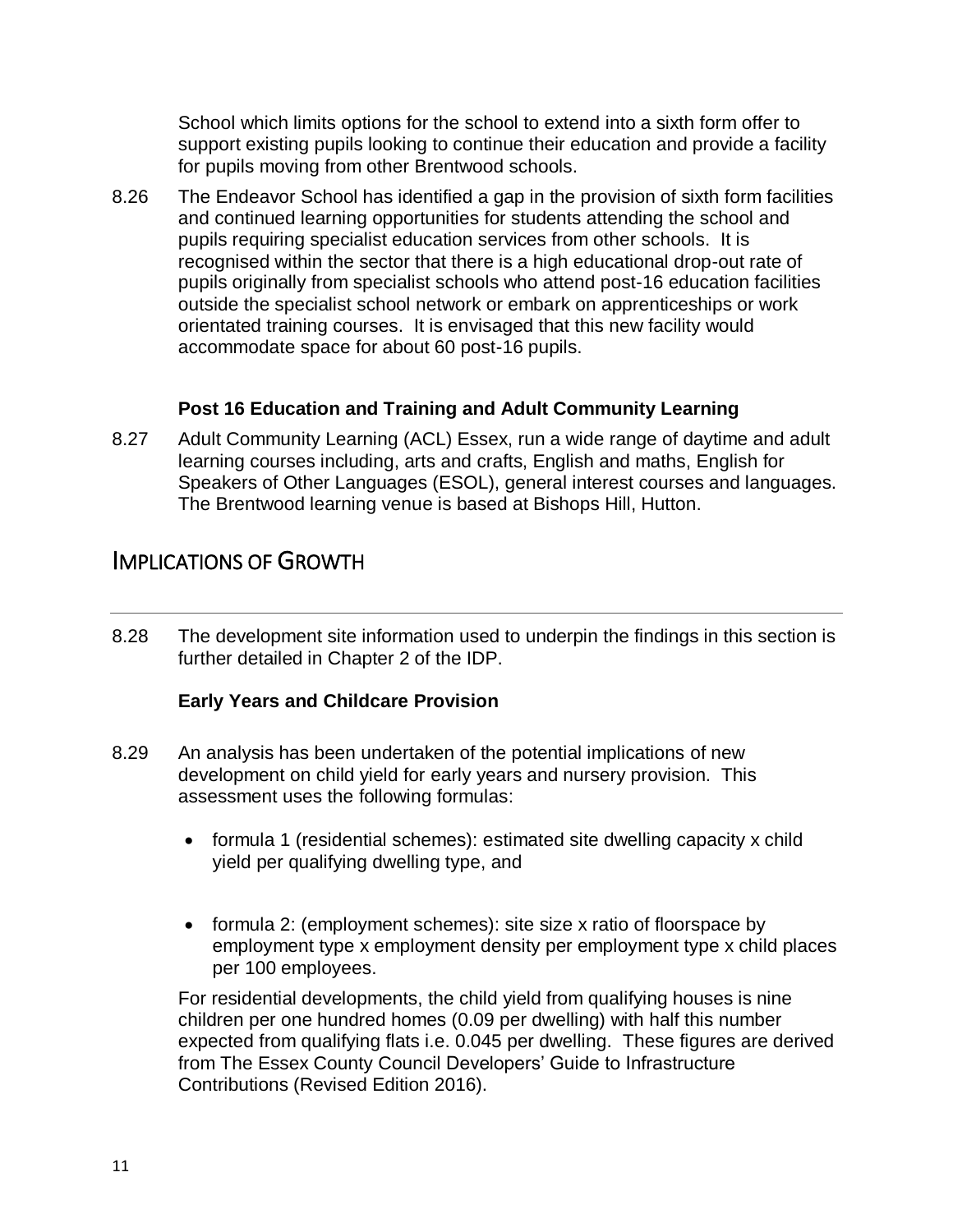- 8.30 When estimating the number of early years and childcare places that a new employment proposal will require, a factor of four places per one hundred employees is used. In the absence of detailed site information for employment, The Homes and Communities Agency 'Employment Density Guide' (3<sup>rd</sup> Edition) November 2015 is used as a starting point for employment density calculations, following the application of standard site hectare to floorspace conversions for various use employment use classes.
- 8.31 Figure 8.4 below provides an assessment of child yield arising from the proposed Local Plan housing sites. Some of the numbers in the figure are highlighted in blue which indicate higher child yield rates, linked to sites with higher levels of family housing. It is general practice to link new early years provision to new primary schools where there is capacity to do so. Further discussions are required with ECC over the exact location of early years provision liked to housing-led growth.
- 8.32 Figure 8.5 provides information on potential child yield demands arising from employment allocations. This would tend to indicate employment-led potential early year requirements at West Horndon / Dunton Hills and Brentwood Enterprise Park.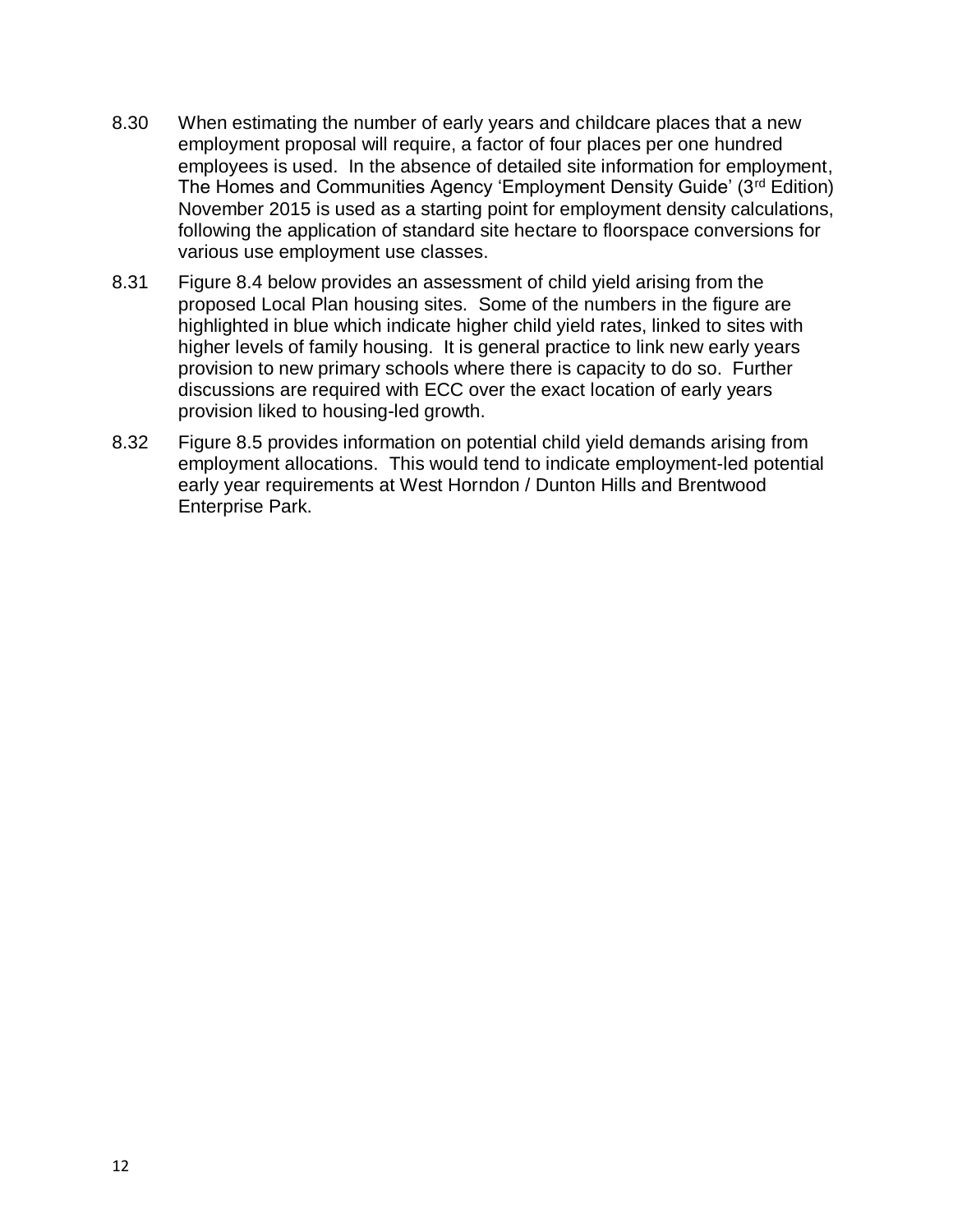# **Figure 8.4: Local Plan Housing Sites: Potential Early Years and Child Yield**

| <b>Allocation Ref</b>    | <b>Approximate</b><br><b>Site Name</b><br><b>Typology Summary</b><br><b>Total</b><br><b>Postcode</b> |                 |                                   |                |                 |       |                  |  |
|--------------------------|------------------------------------------------------------------------------------------------------|-----------------|-----------------------------------|----------------|-----------------|-------|------------------|--|
|                          |                                                                                                      |                 | <b>Discounted</b><br><b>Units</b> | <b>Flats</b>   | <b>Houses</b>   |       |                  |  |
| 020                      | <b>West Horndon Industrial Estates</b>                                                               | <b>CM13 3XL</b> | 50                                | 40             | 110             | 200   | 12               |  |
| 021 / 152                | <b>West Horndon Industrial Estates</b>                                                               | <b>CM13 3XL</b> | 140                               | 80             | 160             | 380   | 18               |  |
| 200                      | Dunton Hills Garden Village (200)                                                                    | <b>CM13 3LT</b> | 330                               | 610            | 2,560           | 3,500 | 258              |  |
| 044 / 178                | Land at Priests Lane, Brentwood                                                                      | <b>CM15 8BJ</b> | $\mathbf 0$                       | $\overline{0}$ | 95              | 95    | $\boldsymbol{9}$ |  |
| 186                      | Land at Crescent Drive, Shenfield                                                                    | <b>CM15 8DS</b> | 10                                | 35             | 10 <sup>°</sup> | 55    | $\overline{2}$   |  |
| 002                      | Brentwood railway station car park                                                                   | <b>CM14 5EZ</b> | 70                                | 30             | $\overline{0}$  | 100   |                  |  |
| 039                      | Westbury Road Car Park, Westbury Road, Brentwood                                                     | <b>CM13 1AL</b> | 18                                | 9              | 18              | 45    | $\overline{2}$   |  |
| 040                      | Chatham Way / Crown Street Car Park Brentwood                                                        | <b>CM14 4BG</b> | 15                                | $\overline{0}$ | 16              | 31    |                  |  |
| 041                      | Land at Hunter House, Western Road, Brentwood                                                        | <b>CM14 4SS</b> | 37                                | 11             | $\overline{0}$  | 48    | $\mathbf 0$      |  |
| 102                      | William Hunter Way                                                                                   | <b>CM14 4SS</b> | 115                               | 150            | 35              | 300   | 10               |  |
| 083                      | Land west of Warley Hill, Pastoral Way, Warley                                                       | <b>CM14 5WF</b> | 6                                 | 12             | 22              | 40    | 3                |  |
| 003                      | Wates Way Industrial Estate, Ongar Road, Brentwood                                                   | <b>CM15 9TB</b> | 60                                | 20             | $\overline{0}$  | 80    |                  |  |
| 010                      | Sow and Grow Nursery, Ongar Road, Pilgrims Hatch                                                     | <b>CM15 9JH</b> | 20                                | $\overline{0}$ | 18              | 38    | $\overline{2}$   |  |
| 023A & 23B               | Land off Doddinghurst Road, either side of A12                                                       | <b>CM15 9EY</b> | 30                                | $\overline{0}$ | 170             | 200   | 15               |  |
| 034 / 235 / 087 /<br>276 | Officer's Meadow, Alexander Lane / Chelmsford Road, Shenfield                                        | <b>CM13 1AG</b> | 90                                | 20             | 400             | 510   | 37               |  |
| 263                      | Land east of Chelmsford Road, Shenfield                                                              | <b>CM15 8SD</b> | 30                                | $\mathbf 0$    | 170             | 200   | 15               |  |
| 311                      | Eagle and Child Pub, Shenfield                                                                       | <b>CM15 8RG</b> | 6                                 | 14             | $\overline{0}$  | 20    |                  |  |
| 158                      | Land north of A1023 Chelmsford Road, Shenfield                                                       | <b>CM15 8SB</b> | $\mathbf 0$                       | $\mathbf 0$    | 100             | 100   | 9                |  |
| 022                      | Land at Honeypot Lane, Brentwood                                                                     | <b>CM14 4QX</b> | 40                                | $\mathbf 0$    | 160             | 200   | 14               |  |
| 032                      | Land East of Nags Head Lane, Brentwood                                                               | <b>CM14 5NL</b> | 10                                | 10             | 105             | 125   | 10               |  |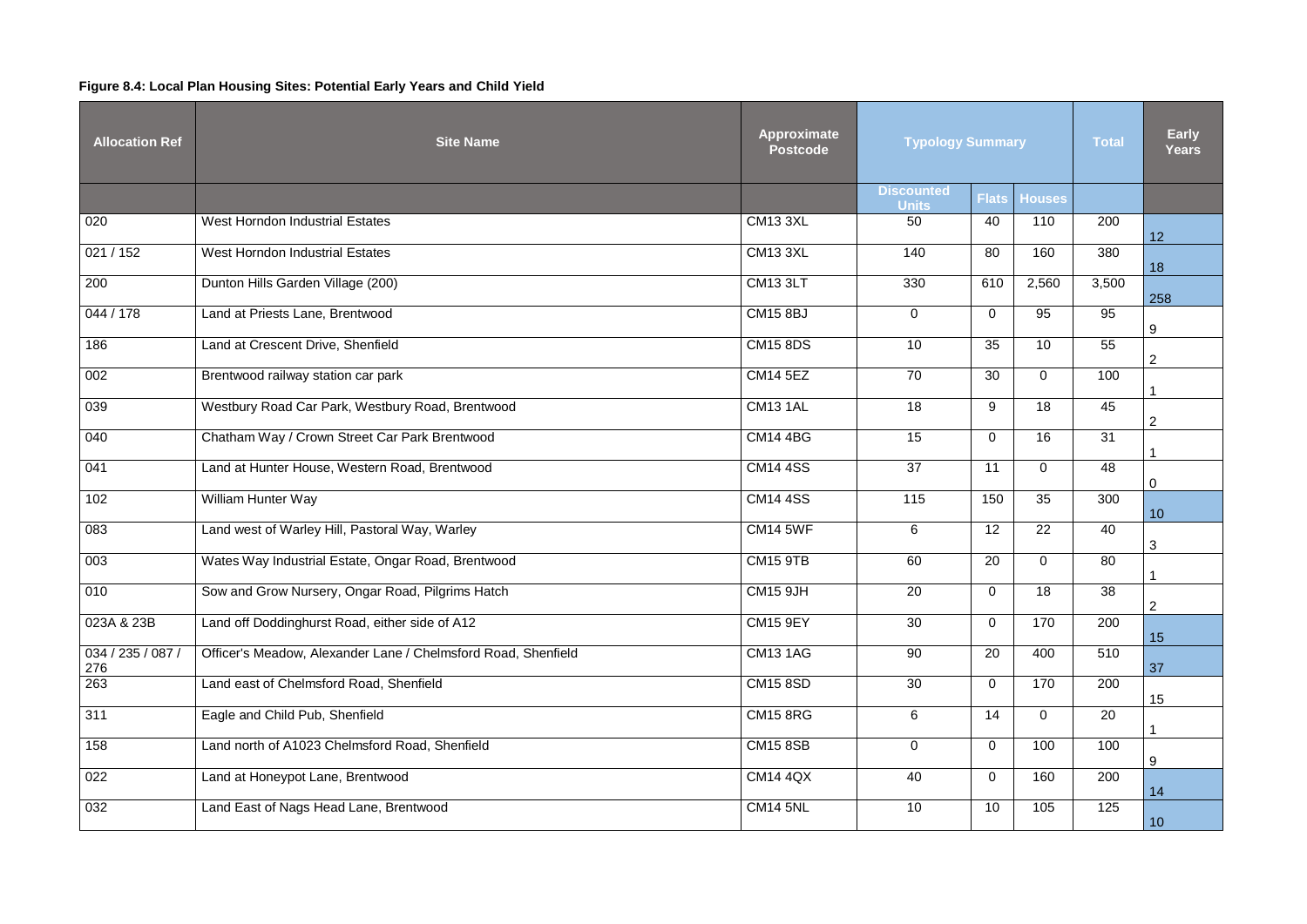| <b>Allocation Ref</b> | <b>Site Name</b>                                                   | <b>Approximate</b><br><b>Postcode</b> | <b>Typology Summary</b>           | <b>Total</b>   | <b>Early</b><br><b>Years</b> |     |                |
|-----------------------|--------------------------------------------------------------------|---------------------------------------|-----------------------------------|----------------|------------------------------|-----|----------------|
|                       |                                                                    |                                       | <b>Discounted</b><br><b>Units</b> | <b>Flats</b>   | <b>Houses</b>                |     |                |
| 081                   | Council Depot, The Drive, Warley                                   | <b>CM13 3BH</b>                       | 43                                | 65             | 15                           | 123 | 4              |
| 117A & 117B           | Ford Headquarters, Warley                                          | <b>CM13 3BW</b>                       | 150                               | 100            | 100                          | 350 | 14             |
| 027                   | Land adjacent to Carmel, Mascalls Lane, Warley                     | <b>CM14 5HX</b>                       | $\overline{0}$                    | $\Omega$       | 9                            | 9   |                |
| 079A                  | Land Adjacent to Ingatestone By-pass                               | CM4 0AL                               | $\mathbf 0$                       | 16             | 41                           | 57  | 4              |
| 128                   | Ingatestone Garden Centre, Roman Road                              | CM4 9AU                               | 20                                | 20             | 80                           | 120 | 8              |
| 106                   | Site adjacent to Ingatestone Garden Centre (former A12 works site) | CM4 9AY                               | 15                                | $\overline{0}$ | 26                           | 41  | 2              |
| 076                   | Land south of Redrose Lane, north of Orchard Piece, Blackmore      | CM4 0SA                               | 10                                | $\Omega$       | 20                           | 30  | $\overline{2}$ |
| 077                   | Land south of Redrose Lane, north of Orchard Piece, Blackmore      | CM4 0QT                               | 10                                | $\Omega$       | 30                           | 40  | 3              |
| 294                   | Chestnut Field, Blackmore Road                                     | <b>CM15 0DX</b>                       | $\Omega$                          | $\overline{0}$ | 5                            | 5   | $\mathbf 0$    |
| 085B                  | Land adj Tipps Cross Community Hall, Blackmore Road                | <b>CM15 0DX</b>                       | $\overline{0}$                    | $\Omega$       | 5                            | 5   | $\overline{0}$ |
| 075B                  | Land off Stocks Lane, Kelvedon Hatch                               | <b>CM15 0BN</b>                       | $5\phantom{.0}$                   | $\overline{0}$ | 25                           | 30  | $\overline{2}$ |
| 194                   | Brizes Corner Field, Blackmore Road, Kelvedon Hatch                | <b>CM15 0AR</b>                       | $\overline{5}$                    | $\overline{0}$ | 18                           | 23  | $\overline{2}$ |
|                       |                                                                    |                                       |                                   |                |                              |     | 463.0          |

# **Figure 8.5: Local Plan Housing Sites: Potential Early Years and Child Yield**

| Dunton Hills   Pre-school<br>Employment   Places<br>Zone (200) | Forecast (4<br>places per<br>100 | <b>Land</b><br>adjacent to<br>l   Ingatestone  <br>by-pass<br>(part<br>employees)   bounded by  <br>Roman<br>Road)<br>(079C) | Pre-school<br><b>Places</b><br>Forecast (4   Estate<br>places per<br>100<br>  employees) | Childerditch   Pre-school   Brentwood   Pre-school<br>Industrial<br>$(112D$ and<br>112E $(a)$ | <b>Places</b><br>Forecast (4   Park<br>places per<br>100<br>employees)   Extension) | Enterprise I<br>Codham<br>Hall<br>(101C) | Places<br>Forecast (4   Horndon  <br>places per<br>100<br>employees) | Land at<br>East<br>(109)<br>and<br>187) | Pre-school<br>Places<br>  Forecast (4   A1023,<br>places per<br>100<br>employees) | Land<br>north of | Pre-school<br><b>Places</b><br>Forecast (4<br>Shenfield   places per<br>100<br>employees) | Brentwood<br>Enterprise<br>Park (M25<br>Junction 29<br>works site) | Pre-school<br><b>Places</b><br>Forecast (4<br>places per 100<br>employees) |
|----------------------------------------------------------------|----------------------------------|------------------------------------------------------------------------------------------------------------------------------|------------------------------------------------------------------------------------------|-----------------------------------------------------------------------------------------------|-------------------------------------------------------------------------------------|------------------------------------------|----------------------------------------------------------------------|-----------------------------------------|-----------------------------------------------------------------------------------|------------------|-------------------------------------------------------------------------------------------|--------------------------------------------------------------------|----------------------------------------------------------------------------|
|                                                                | 38 <sup>1</sup>                  |                                                                                                                              | 17                                                                                       |                                                                                               | 23                                                                                  |                                          |                                                                      |                                         | 30                                                                                |                  | 12                                                                                        |                                                                    | 97                                                                         |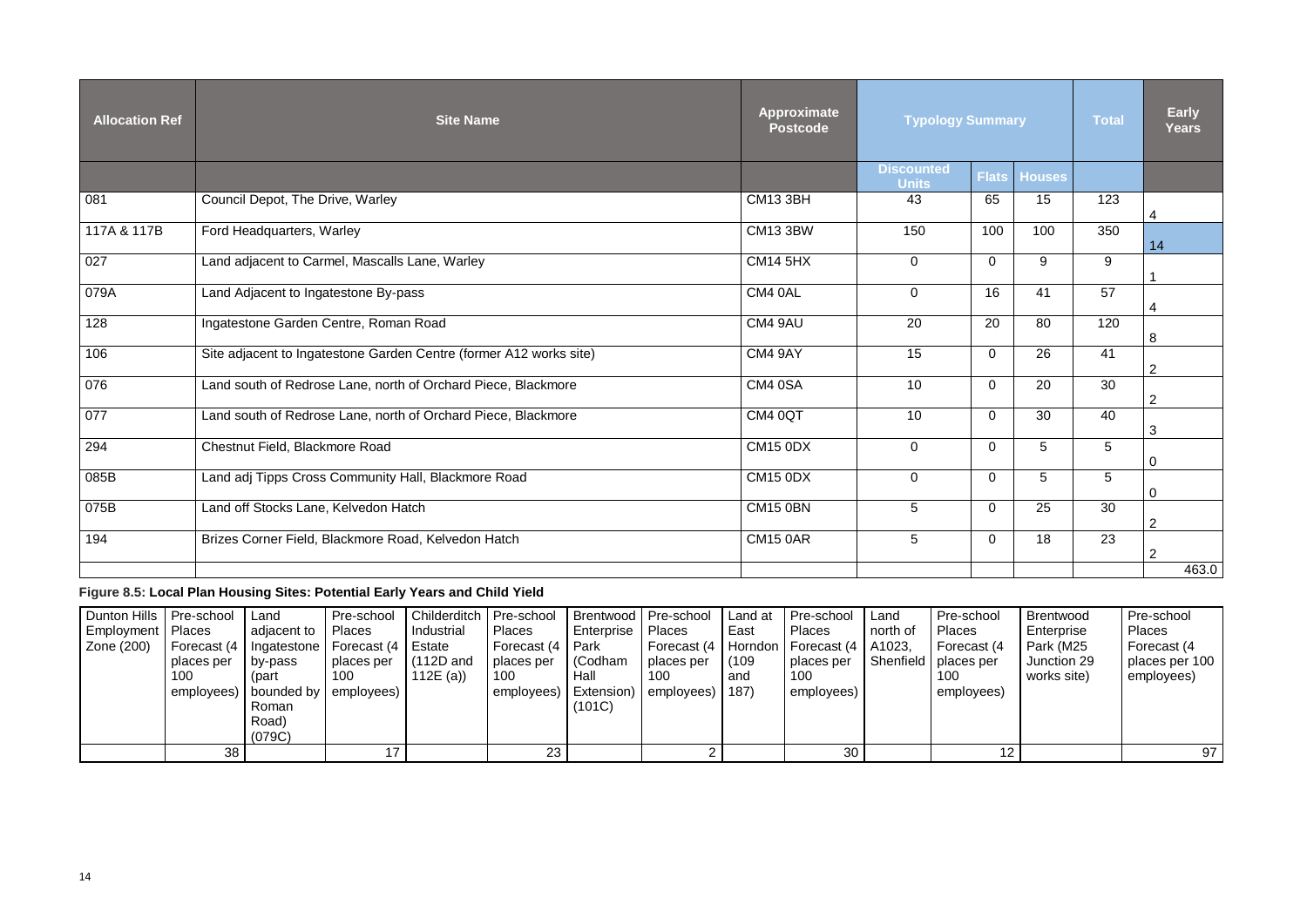# **Primary Schools**

8.33 A collaborative approach has been undertaken with Essex County Council to understand the strategic implications of the Local Plan housing sites on new primary school provision using the latest available information.<sup>7</sup> The key findings from this analysis are detailed below in Figure 8.6. It should be noted that these are forecasts only and the information is likely to change as further certainty over developments is obtained (including typology) and demographics are updated. The overall surplus / deficit takes into consideration new forecasting variables and predicted pupil yield.

| <b>Primary</b><br><b>Planning</b><br>Group  | <b>Pupils</b><br>from<br><b>Housing</b> | <b>Overall</b><br>Surplus /<br><b>Deficit (new</b><br>forecasting) | <b>School Options</b>                                                                                                                                                                                                                                                                                                                                                                                       | <b>Site</b><br><b>Requirements</b>                                  | <b>Additional</b><br><b>Requirements</b>                                                                                                 |
|---------------------------------------------|-----------------------------------------|--------------------------------------------------------------------|-------------------------------------------------------------------------------------------------------------------------------------------------------------------------------------------------------------------------------------------------------------------------------------------------------------------------------------------------------------------------------------------------------------|---------------------------------------------------------------------|------------------------------------------------------------------------------------------------------------------------------------------|
| Group 01<br>(Brentwood<br>Town)             | 584                                     | $-2.1$ form<br>entry                                               | Current planned<br>expansion of<br>Warley Primary by<br>1 from entry (fe)<br>(Scheduled to<br>open 2019).<br>Additional new 2<br>form entry (fe)<br>primary school<br>also required -<br>most significant<br>pupil demand falls<br>within Long<br><b>Ridings Primary</b><br>priority<br>admissions areas.<br>Option to pursue<br>new primary<br>school within<br>Officer's Meadow<br>development /<br>area. | Minimum site<br>requirement for<br>new primary<br>school = $2.1$ ha | New primary<br>school to<br>include 56<br>place early<br>years and<br>childcare<br>facilities.<br>Schedule to<br>open school by<br>2024. |
| Group 02<br>(Ingatestone /<br>Mountnessing) | 49                                      | $-0.4$ form<br>entry                                               | Prudent to plan<br>for $0.5$ fe<br>expansion.                                                                                                                                                                                                                                                                                                                                                               | Exact site<br>requirements to<br>be confirmed.                      | Schedule to<br>open extension<br>by 2020.                                                                                                |
| Group 03<br>(Doddinghurst                   | 42                                      | $-0.4$ form<br>entry                                               | Prudent to plan<br>for $0.5$ fe<br>expansion                                                                                                                                                                                                                                                                                                                                                                | Exact site<br>requirements to<br>be confirmed.                      | Schedule to<br>open extension<br>by 2021                                                                                                 |

#### **Figure 8.6: Primary School Requirements**

 $\overline{\phantom{a}}$ <sup>7</sup> Including currently unpublished forecasts and planning permission data to 31<sup>st</sup> March 2018.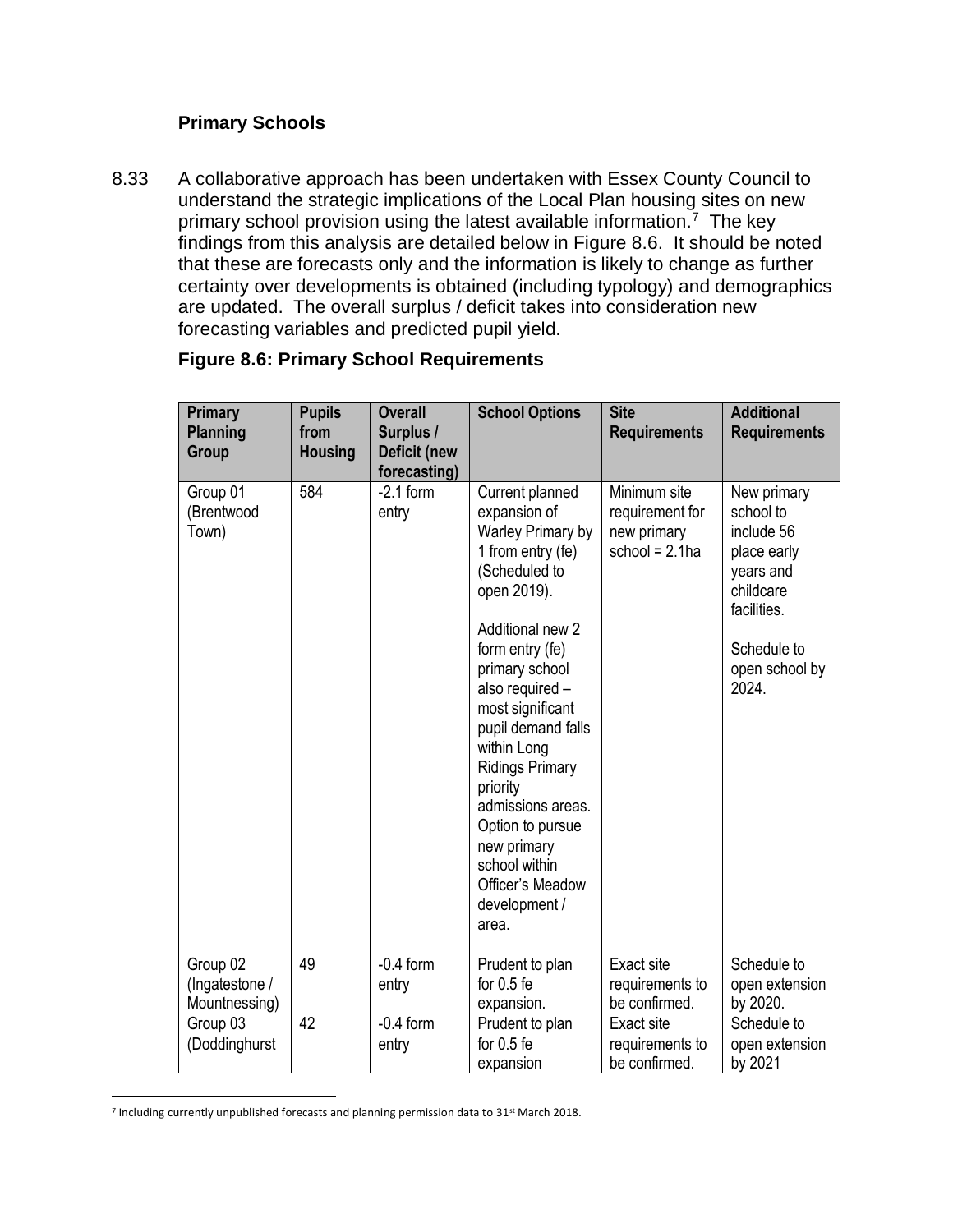| / Kelvedon<br>Hatch)          |     |                      |                                                                                                                                                                                                                                                                                                                                                                                                           |                                                                  |                                                                                                                                                                                                                                                                                       |
|-------------------------------|-----|----------------------|-----------------------------------------------------------------------------------------------------------------------------------------------------------------------------------------------------------------------------------------------------------------------------------------------------------------------------------------------------------------------------------------------------------|------------------------------------------------------------------|---------------------------------------------------------------------------------------------------------------------------------------------------------------------------------------------------------------------------------------------------------------------------------------|
| No Group<br>(West<br>Horndon) | 959 | $-4.8$ form<br>entry | Currently planned<br>expansion of<br>West Horndon<br>Primary by 0.5 fe<br>(scheduled to<br>open in 2019)<br>Three new 2 fe<br>primary schools<br>required as part of<br><b>Dunton Hills</b><br>Garden Village<br>development.<br>This will build<br>sufficient capacity<br>for<br>accommodating<br>demand to 3,500<br>and with further<br>expansion options<br>to accommodate<br>demand to 4200<br>units. | Three sites of<br>2.1ha (minimum<br>requirement)                 | Each new<br>primary school<br>to include 56<br>place early<br>years and<br>childcare<br>facilities.<br>Scheduled<br>school<br>openings-<br>2023, 2028 and<br>2033.<br>Special<br>Education<br>Needs provision<br>may also be<br>required on<br><b>Dunton Hills</b><br>Garden Village. |
| Early Years                   |     |                      | In addition to early<br>years facilities<br>attached to new<br>primary schools,<br>additional stand-<br>alone settings are<br>likely to be<br>required.                                                                                                                                                                                                                                                   | Exact quantities<br>and site<br>requirements to<br>be confirmed. |                                                                                                                                                                                                                                                                                       |

# **Secondary Schools**

8.34 Overall the proposed housing allocations in the Local Plan produce a secondary school pupil yield of circa 1,089 across the Borough, which is equivalent to 7.3 fe (150 pupils a form). In Figure 8.7, this is broken down broadly into the secondary priority admissions areas.<sup>8</sup> The sites at West Horndon and the proposed Dunton Hills Garden Village have been shown under one heading. As with the primary school information, it should be noted that these are forecasts only and the information is likely to change as further certainty over developments is obtained (including typology) and demographics are updated.

 $\overline{a}$ 

<sup>8</sup> Excludes Brentwood Ursuline Convent High School as it serves a wide area with specific admission requirements.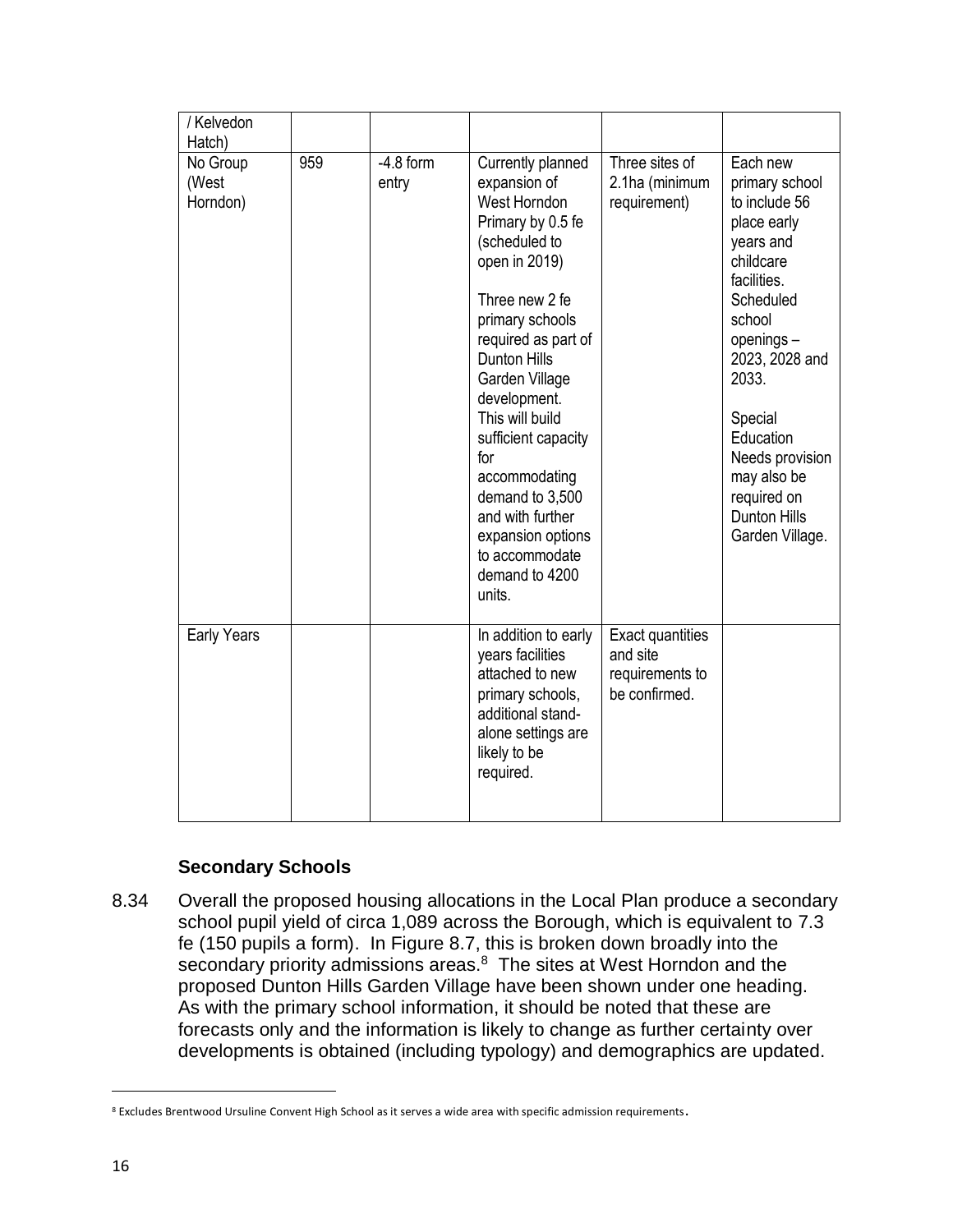The overall surplus / deficit takes into consideration new forecasting variables and predicted pupil yield. It can be noted from the figure that there is a small excess demand for pupil places forecast at the Anglo European School and the total pupil yield arising from West Horndon / Dunton Hills equates to circa 4.3 fe (Dunton Hills tested at 3,500 dwelling level). The Brentwood / Shenfield secondary schools appear to cope with the level of growth proposed. On first assessment, the 4.3fe of need may struggle to gain the critical mass for a new secondary school, however with the proposed developments on the edge of Basildon this should generate around a further form of entry demand. It is also likely that a new secondary school will attract in other pupils already living in West Horndon and north of the A127. The findings indicate the need to plan for a new 900 form entry secondary school at Dunton Hills Garden Village.

| <b>Secondary</b><br><b>Priority</b><br><b>Admissions</b><br>Area | <b>Pupils</b><br>from<br><b>Housing</b> | <b>Overall</b><br>Surplus /<br>Deficit (new<br>forecasting) | <b>School Options</b>                                                                                                                                                                                                                                                                                                                         | <b>Site</b><br><b>Requirements</b>                         | <b>Additional</b><br><b>Requirements</b> |
|------------------------------------------------------------------|-----------------------------------------|-------------------------------------------------------------|-----------------------------------------------------------------------------------------------------------------------------------------------------------------------------------------------------------------------------------------------------------------------------------------------------------------------------------------------|------------------------------------------------------------|------------------------------------------|
| Anglo<br>European                                                | 33                                      | $-0.3$ fe                                                   | The school sets its<br>own admission<br>standards.<br>There are options to<br>manage any small<br>forecast in any<br>resultant additional<br>need from local<br>developments<br>through bulge<br>classes.<br>Pupil space may be<br>underestimated as<br>the school is set to<br>benefit shortly from a<br>small quantity of<br>s.106 funding. | No new housing<br>led space<br>requirements<br>identified. | None detailed.                           |
| Brentwood<br>County High                                         | 174                                     | $+0.1$ fe                                                   | Cope with level of<br>proposed growth.                                                                                                                                                                                                                                                                                                        | None detailed.                                             | None detailed.                           |
| <b>Brentwood Five</b><br>Parishes /<br><b>Becket Keys</b>        | 28                                      | $+0.6fe$                                                    | Cope with level of<br>proposed growth.                                                                                                                                                                                                                                                                                                        | None detailed.                                             | None detailed.                           |
| Shenfield High                                                   | 213                                     | $0.0 f$ e                                                   | Cope with level of<br>proposed growth.                                                                                                                                                                                                                                                                                                        | None detailed.                                             | None detailed.                           |
| St. Martin's                                                     | $\overline{2}$                          | $1.3f$ e                                                    | Forecasts for St.<br>Martin's can vary but<br>little housing<br>promoted with priority<br>admissions area.<br>Any deficit in need                                                                                                                                                                                                             | None detailed.                                             | None detailed.                           |

## **Figure 8.7: Secondary School Requirements**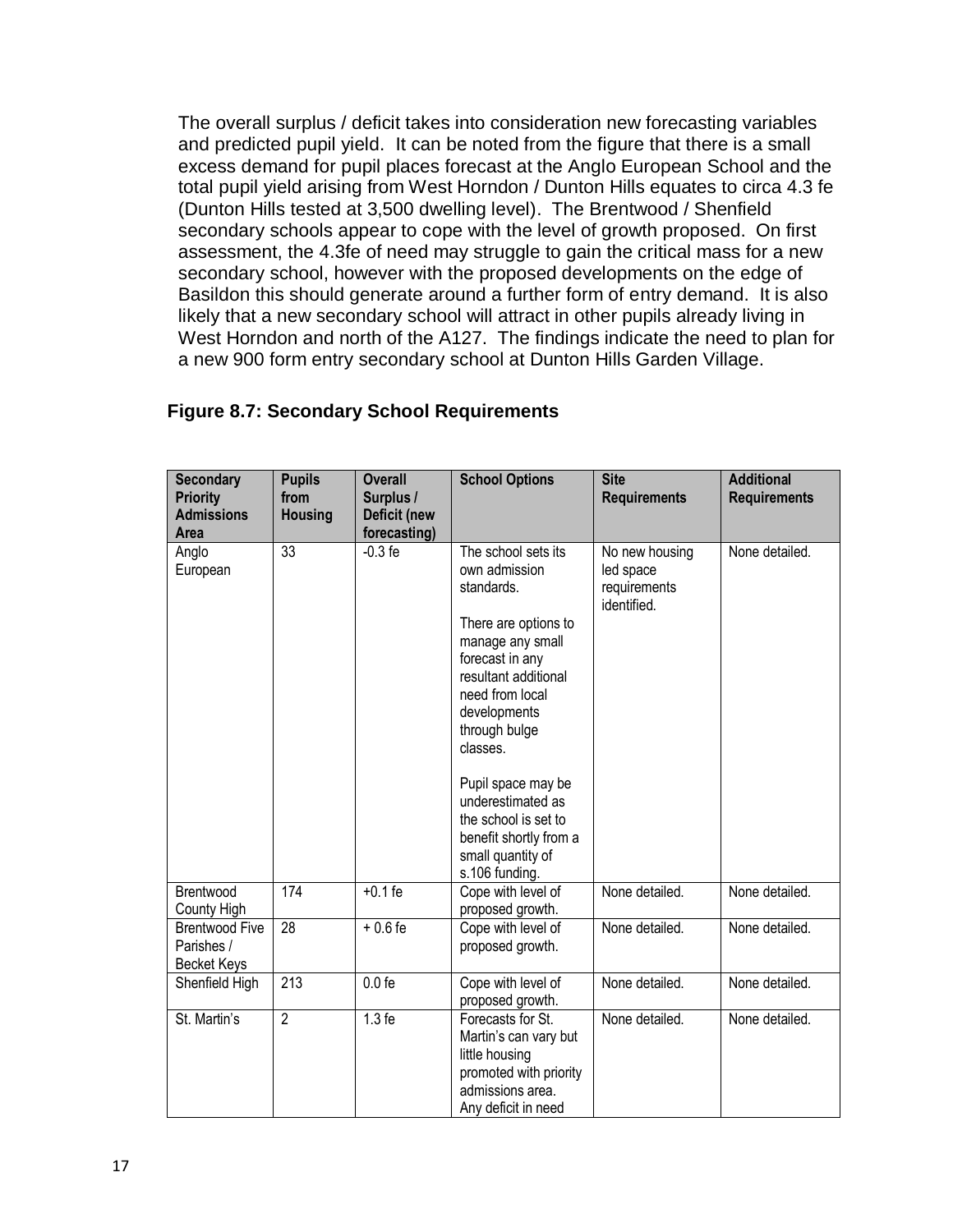|                                                                  |     |           | may be met through<br>Basic Need rather<br>than funding arising<br>from development.                                                                                                                                                                                                                                                                                                                   |                                 |                                                                                                                                                |
|------------------------------------------------------------------|-----|-----------|--------------------------------------------------------------------------------------------------------------------------------------------------------------------------------------------------------------------------------------------------------------------------------------------------------------------------------------------------------------------------------------------------------|---------------------------------|------------------------------------------------------------------------------------------------------------------------------------------------|
| West Horndon<br><b>Total (West</b><br>Horndon /<br>Dunton Hills) | 639 | $-4.3$ fe | Pupils yield from<br>Dunton Hills / West<br>Horndon likely to yield<br>the equivalent of 4.3<br>fe pupil demand.<br>Additional local<br>demand may be<br>equivalent to<br>minimum of 1 fe of<br>need (Basildon<br>extensions, existing<br>pupils within West<br>Horndon and<br>potential demand<br>north of A127).<br>Prudent to plan on<br>the basis of 6 fe (900<br>pupils) new<br>secondary school. | 7.9 ha (minimum<br>requirement) | Schedule to open<br>school 2026.<br>Special<br>educational<br>needs provision<br>may also be<br>required on<br>Dunton Hills<br>Garden Village. |

# **Special Education Needs**

- 8.35 According to the Department for Education<sup>9</sup>, across all schools the number of pupils with special education needs has fallen to about 14.4%, with special educational needs classified as:
	- Special Education Need Support extra or different help from that provided as part of the school's usual curriculum, and
	- Statement of special educational needs or Education, Health and Care (EHC) Plan – a pupil has a statement or plan when a formal assessment has been made.

About 2.8% of the pupil population has a statement or EHC plan.

8.36 It is rational to forecast that a proportion of new pupils arising from new housing development may need special educational needs support. This could be delivered within both non-specialist and specialist schools depending upon the nature of the educational needs. In stakeholder discussions, the Endeavour School has explicitly indicated the need to support older pupils in education with specialists  $6<sup>th</sup>$  form facilities. This position is supported by the specialist SEN team at ECC. Importantly there will also be a need to plan for primary and secondary school SEN provision as part of the Dunton Hills Garden Village. Discussions will also need to take place with West Horndon Primary school how also have a current specialism in SEN support.

 $\overline{\phantom{a}}$ <sup>9</sup> Department for Education / National Statistics – Special Educational Needs in England January 2016 – information to update.